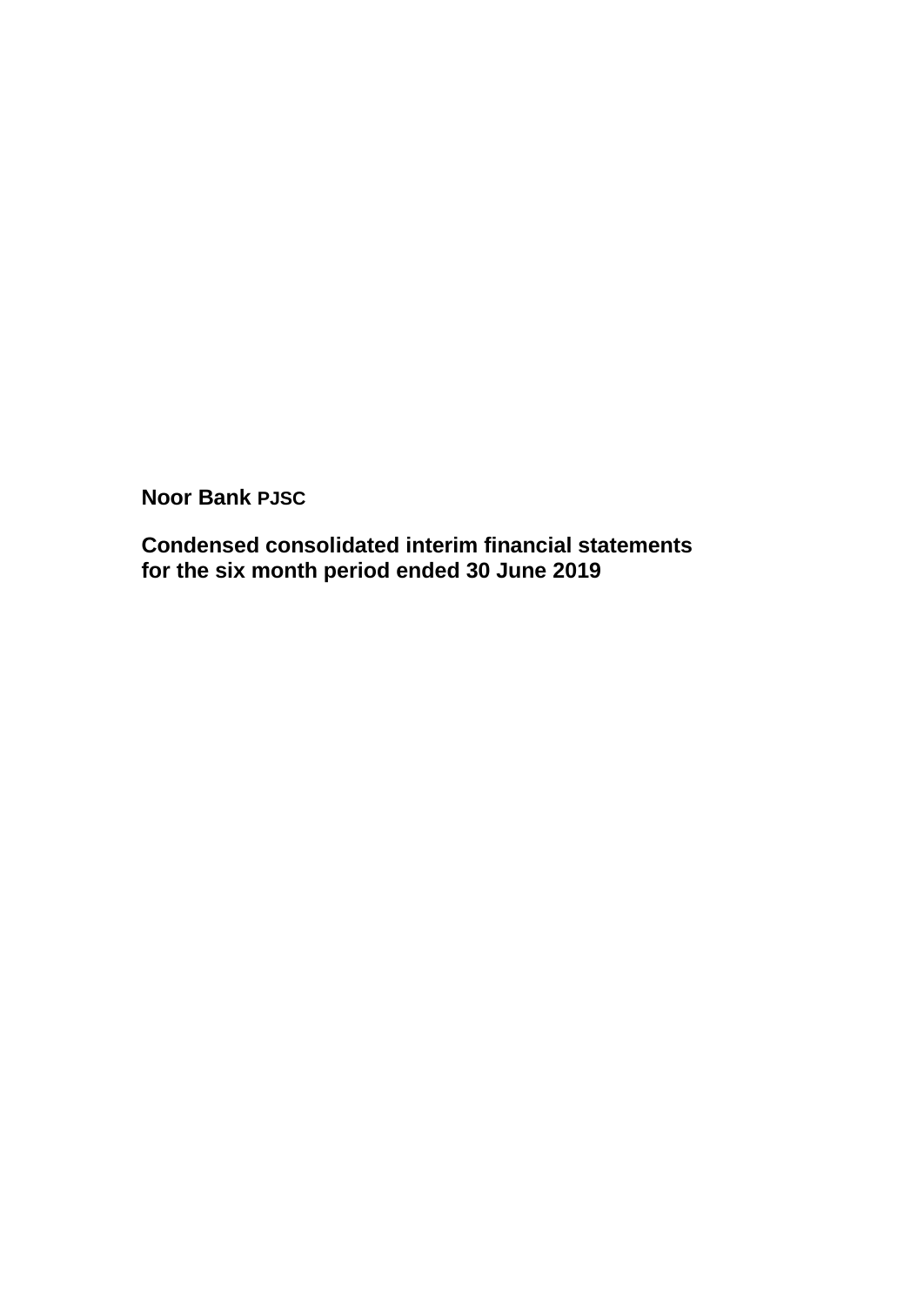#### **Condensed consolidated interim financial statements for the six month period ended 30 June 2019**

|                                                                  | <b>Pages</b>   |
|------------------------------------------------------------------|----------------|
| Report on review of interim financial information                | 1              |
| Condensed consolidated interim statement of financial position   | $\mathbf{2}$   |
| Condensed consolidated interim statement of income               | 3              |
| Condensed consolidated interim statement of comprehensive income | 4              |
| Condensed consolidated interim statement of changes in equity    | $5\phantom{1}$ |
| Condensed consolidated interim statement of cash flows           | 6              |
| Notes to the condensed consolidated interim financial statements | $7 - 25$       |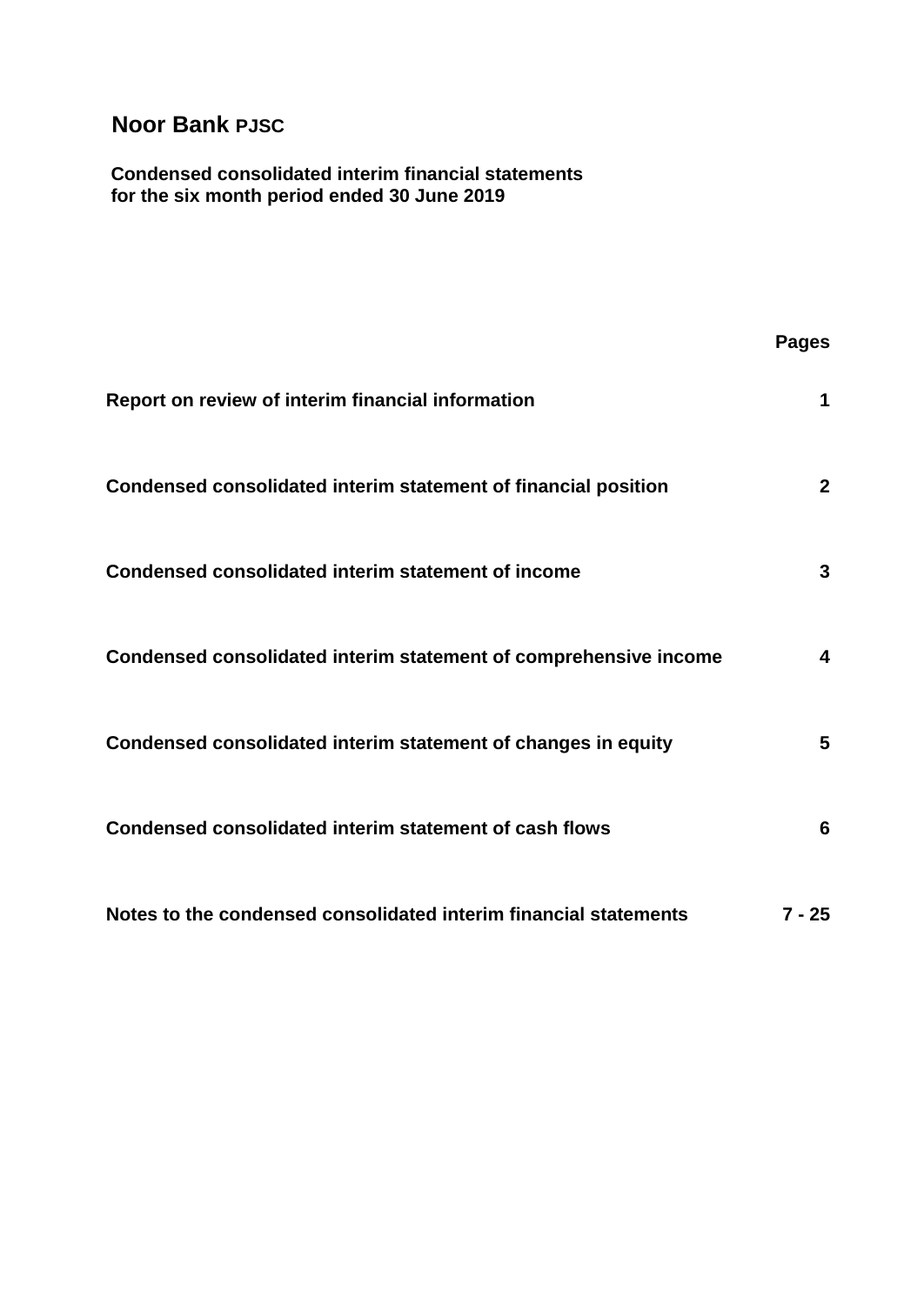

Deloitte & Touche (M.E.) Building 3, Level 6 Emaar Square Downtown Dubai P.O. Box 4254 Dubai **United Arab Emirates** 

Tel: +971 (0) 4 376 8888 Fax: +971 (0) 4 376 8899 www.deloitte.com

#### REPORT ON REVIEW OF INTERIM FINANCIAL INFORMATION

**The Board of Directors Noor Bank PJSC Dubai United Arab Emirates** 

#### **Introduction**

We have reviewed the accompanying condensed consolidated statement of financial position of Noor Bank PJSC, Dubai, United Arab Emirates (the "Bank") and its Subsidiaries (together referred to as the "Group") as at 30 June 2019 and the related condensed consolidated statement of income, condensed consolidated statement of comprehensive income, condensed consolidated statement of changes in equity and condensed consolidated statement of cash flows for the six month period then ended. Management of the Group is responsible for the preparation and presentation of this interim financial information in accordance with International Accounting Standard 34 - Interim Financial Reporting ("IAS 34"). Our responsibility is to express a conclusion on this interim financial information based on our review.

#### **Scope of review**

We conducted our review in accordance with International Standard on Review Engagements 2410, "Review of Interim Financial Information Performed by the Independent Auditor of the Entity". A review of interim financial information consists of making inquiries, primarily of persons responsible for financial and accounting matters, and applying analytical and other review procedures. A review is substantially less in scope than an audit conducted in accordance with International Standards on Auditing and consequently does not enable us to obtain assurance that we would become aware of all significant matters that might be identified in an audit. Accordingly, we do not express an audit opinion.

#### **Conclusion**

Based on our review, nothing has come to our attention that causes us to believe that the accompanying interim financial information is not prepared, in all material respects in accordance with IAS 34.

#### **Other matter**

The consolidated financial statements of the Group for the year ended 31 December 2018 were audited by another auditor who expressed an unmodified opinion on those statements on 12 February 2019. Furthermore, the condensed consolidated interim financial statements of the Group for the six months period ended 30 June 2018 were reviewed by another auditor who expressed an unmodified conclusion on 14 August 2018.

#### **Deloitte & Touche (M.E.)**

AHALS

Akbar Ahmad Registration No. 1141 24 July 2019 Dubai **United Arab Emirates** 

Akbar Ahmad (1141), Anis Sadek (521), Cynthia Corby (995), Georges Najem (809), Mohammad Jallad (1164), Mohammad<br>Khamees Al Tah (717), Musa Ramahi (872), Mutasem M. Dajani (726), Obada Alkowatiy (1056), Rama Padmanabha Ach and Samir Madbak (386) are registered practicing auditors with the UAE Ministry of Economy.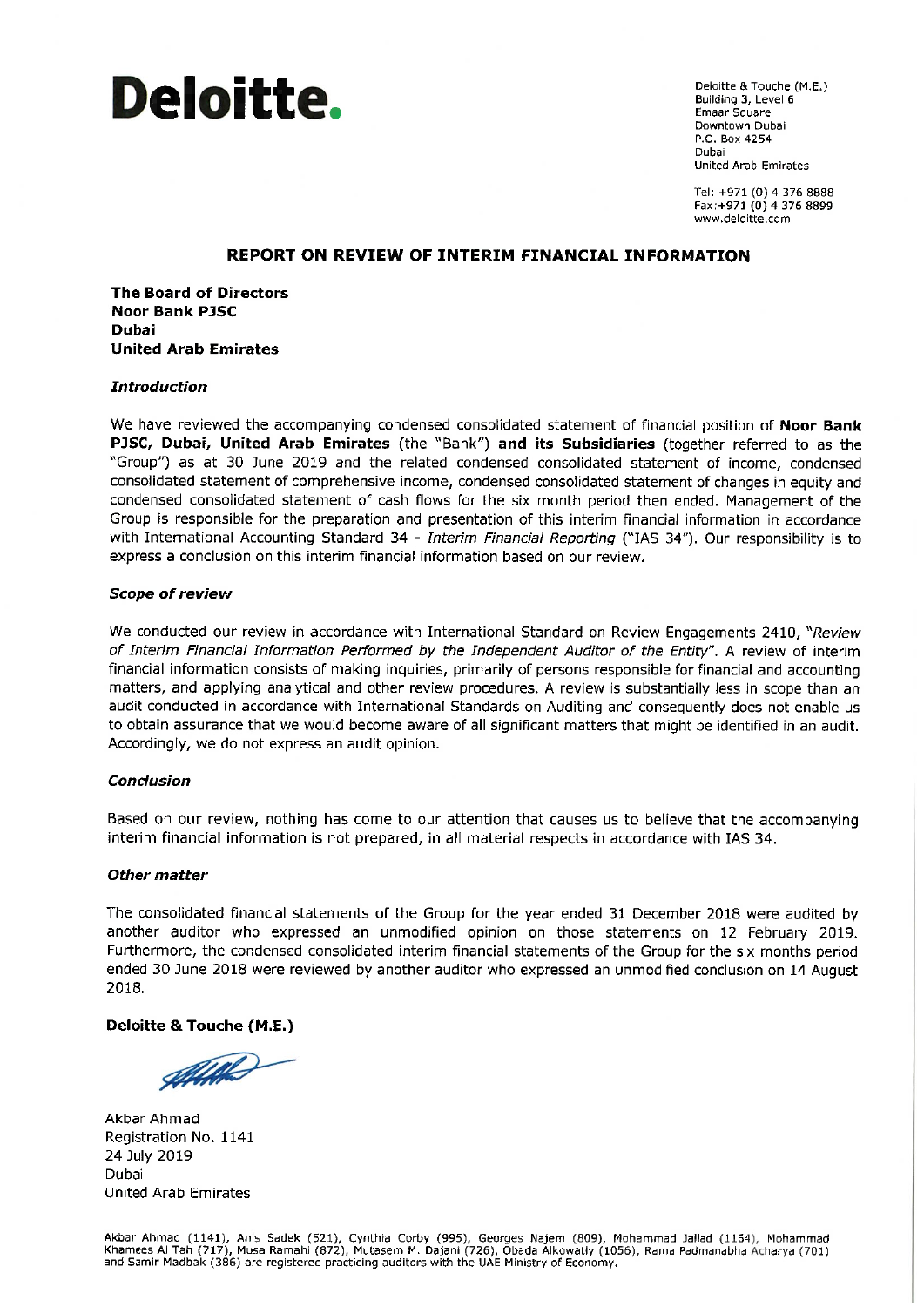# Condensed consolidated interim statement of financial position

As at 30 June 2019

|                                                     | <b>Note</b> | 30 June<br>2019<br>(Unaudited)<br><b>AED'000</b> | 31 December<br>2018<br>(Audited)*<br><b>AED'000</b> |
|-----------------------------------------------------|-------------|--------------------------------------------------|-----------------------------------------------------|
| <b>ASSETS</b>                                       |             |                                                  |                                                     |
| Cash and balances with the UAE Central Bank         | 4           | 4,978,899                                        | 6,876,797                                           |
| Due from banks                                      | 5           | 3,424,110                                        | 2,958,365                                           |
| Investments in Islamic financing instruments        | 6           | 31,349,311                                       | 31,998,616                                          |
| Investments in Sukuk and equity funds               | 7           | 5,721,507                                        | 7 114,349                                           |
| Investment properties                               | 8           | 1,004,446                                        | 1,007,023                                           |
| Other assets                                        | 9           | 649,492                                          | 574,066                                             |
| Property and equipment                              | 10          | 188,864                                          | 189,982                                             |
| <b>Total assets</b>                                 |             | 47,316,629                                       | 50,719,198                                          |
| <b>LIABILITIES AND EQUITY</b><br><b>LIABILITIES</b> |             |                                                  |                                                     |
| <b>Customer deposits</b>                            | 11          | 34,246,407                                       | 35, 357, 729                                        |
| Due to banks                                        | 12          | 1,786,045                                        | 2,751,947                                           |
| Sukuk financing instruments                         | 13          | 3,673,150                                        | 3,673,150                                           |
| Other liabilities                                   | 14          | 1.136,705                                        | 2,925,545                                           |
| <b>Total liabilities</b>                            |             | 40,842,307                                       | 44,708,371                                          |
| <b>EQUITY</b>                                       |             |                                                  |                                                     |
| Share capital                                       | 15          | 3,574,895                                        | 3,574,895                                           |
| Tier 1 Sukuk                                        | 16          | 1,836,500                                        | 1,836,500                                           |
| Statutory reserve                                   | 17          | 346,914                                          | 346,914                                             |
| Revaluation surplus on buildings                    | 10          | 38,922                                           | 40,364                                              |
| Fair value reserve on Sukuk at FVOCI                |             | 70,408                                           | (40,096)                                            |
| Retained earnings                                   |             | 606,683                                          | 252,250                                             |
| <b>Total equity</b>                                 |             | 6,474,322                                        | 6,010,827                                           |
| <b>Total liabilities and equity</b>                 |             | 47,316,629                                       | 50,719,198                                          |

These condensed consolidated interim financial statements were approved by the Board of Directors on 24 July 2019 and signed on its behalf by:

Director

. . . . . . . . . Chie Executive Officer

**Chief Financial Officer** 

\*Restated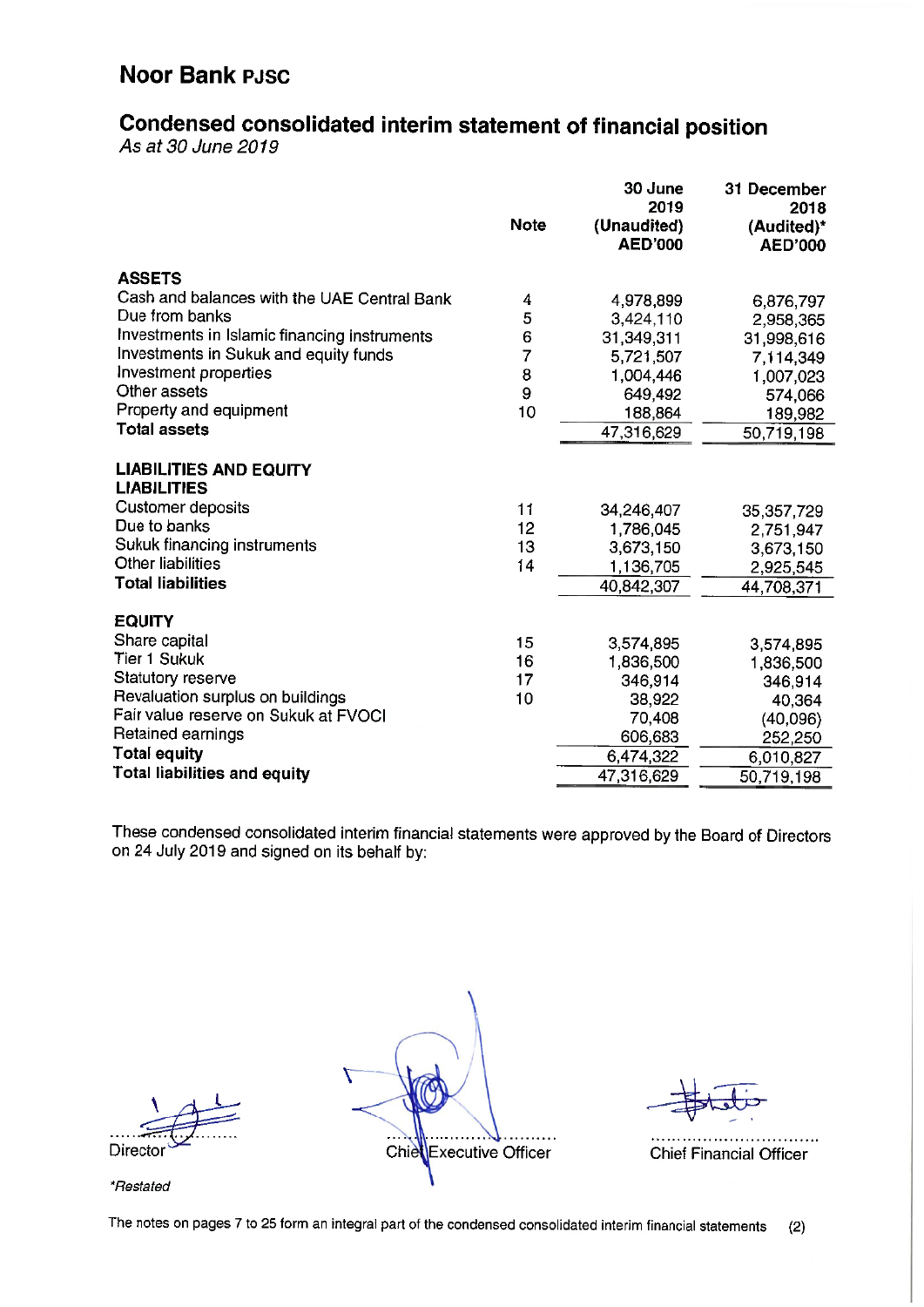# **Condensed consolidated interim statement of income (Unaudited)**

*for the six month period ended 30 June 2019*

|                                                                         |             | Three month period<br>ended 30 June   |                                        |                                       |                                        |  | Six month period<br>ended 30 June |
|-------------------------------------------------------------------------|-------------|---------------------------------------|----------------------------------------|---------------------------------------|----------------------------------------|--|-----------------------------------|
|                                                                         | <b>Note</b> | 2019<br>(Unaudited)<br><b>AED'000</b> | 2018*<br>(Unaudited)<br><b>AED'000</b> | 2019<br>(Unaudited)<br><b>AED'000</b> | 2018*<br>(Unaudited)<br><b>AED'000</b> |  |                                   |
| <b>Operating income</b><br>Income from Islamic financing and            |             |                                       |                                        |                                       |                                        |  |                                   |
| <b>Sukuk</b><br>Depositors' and Sukuk holders' share                    | 18          | 543,032                               | 478,198                                | 1,093,417                             | 912,966                                |  |                                   |
| of profit<br>Net income from Islamic financing                          | 19          | (235, 513)                            | (161, 162)                             | (458, 448)                            | (286, 599)                             |  |                                   |
| and Sukuk                                                               |             | 307,519                               | 317,036                                | 634,969                               | 626,367                                |  |                                   |
| Fee and other income, net of charges<br>Gain / (loss) on investments in | 20          | 194,179                               | 172,663                                | 396,942                               | 359,247                                |  |                                   |
| <b>Islamic financing and Sukuk</b>                                      | 21          | 17,800<br>519,498                     | (2, 813)<br>486,886                    | 28,815                                | 3,335                                  |  |                                   |
| <b>Total operating income</b>                                           |             |                                       |                                        | 1,060,726                             | 988,949                                |  |                                   |
| <b>Operating expenses</b><br>Staff costs                                |             |                                       |                                        |                                       |                                        |  |                                   |
| General and administration expenses                                     |             | (130, 318)<br>(35, 953)               | (124, 932)<br>(43, 778)                | (266, 320)<br>(73, 277)               | (248, 027)<br>(84, 937)                |  |                                   |
| Depreciation                                                            |             | (7,691)                               | (7, 917)                               | (15, 748)                             | (16, 573)                              |  |                                   |
| <b>Total operating expenses</b>                                         |             | (173, 962)                            | (176, 627)                             | (355, 345)                            | (349, 537)                             |  |                                   |
| <b>Operating profit before impairment</b>                               |             |                                       |                                        |                                       |                                        |  |                                   |
| charge and share of loss<br>Impairment charge on financial              |             | 345,536                               | 310,259                                | 705,381                               | 639,412                                |  |                                   |
| assets, net                                                             | 22          | (149, 952)                            | (191, 680)                             | (292, 600)                            | (321, 112)                             |  |                                   |
| Share of loss from joint venture                                        | 9           | (2,874)                               |                                        | (2,874)                               |                                        |  |                                   |
| Profit for the period                                                   |             | 192,710                               | 118,579                                | 409,907                               | 318,300                                |  |                                   |

*\*Restated*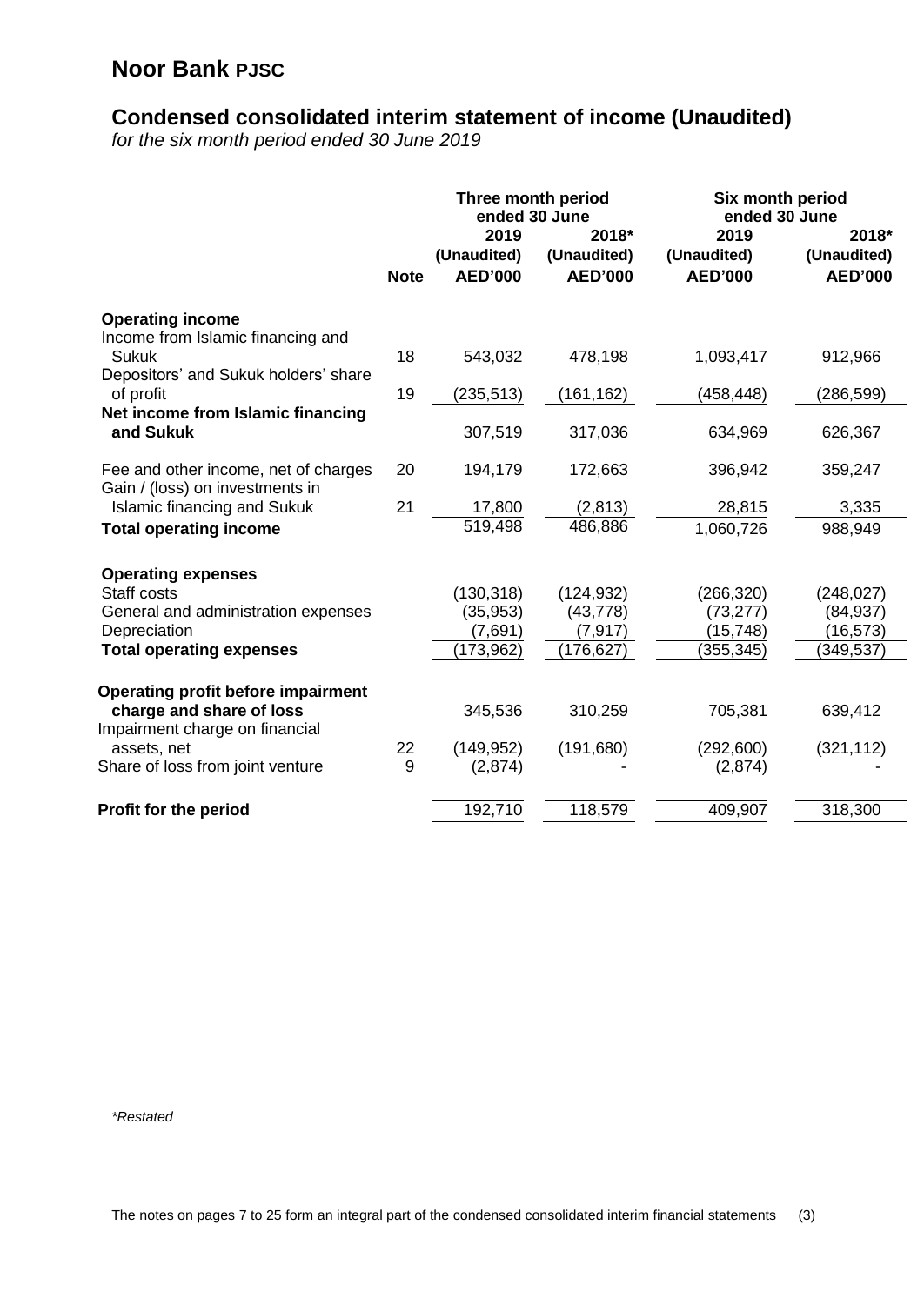## **Condensed consolidated interim statement of comprehensive income (Unaudited)**

*for the six month period ended 30 June 2019*

|                                                                     | Three month period<br>ended 30 June |                               |                               |                               | Six month period<br>ended 30 June |  |
|---------------------------------------------------------------------|-------------------------------------|-------------------------------|-------------------------------|-------------------------------|-----------------------------------|--|
|                                                                     | <b>Note</b>                         | 2019                          | 2018*                         | 2019                          | 2018*                             |  |
|                                                                     |                                     | (Unaudited)<br><b>AED'000</b> | (Unaudited)<br><b>AED'000</b> | (Unaudited)<br><b>AED'000</b> | (Unaudited)<br><b>AED'000</b>     |  |
| <b>Profit for the period</b><br>Other comprehensive income/(loss):  |                                     | 192,710                       | 118,579                       | 409,907                       | 318,300                           |  |
| Items that may be subsequently<br>reclassified to income statement: |                                     |                               |                               |                               |                                   |  |
| Fair value reserve on Sukuk at<br><b>FVOCI</b>                      |                                     |                               |                               |                               |                                   |  |
| - Net changes in fair value                                         | 7                                   | 39,093                        | (11, 371)                     | 116,135                       | (50,600)                          |  |
| - Net realised gain transferred to<br>statement of income           | 21                                  | (9,231)                       | (114)                         | (5,631)                       | (5,690)                           |  |
| <b>Total other comprehensive</b><br>income/(loss)                   |                                     | 29,862                        | (11,485)                      | 110,504                       | (56,290)                          |  |
| Total comprehensive income for<br>the period                        |                                     | 222,572                       | 107,094                       | 520,411                       | 262,010                           |  |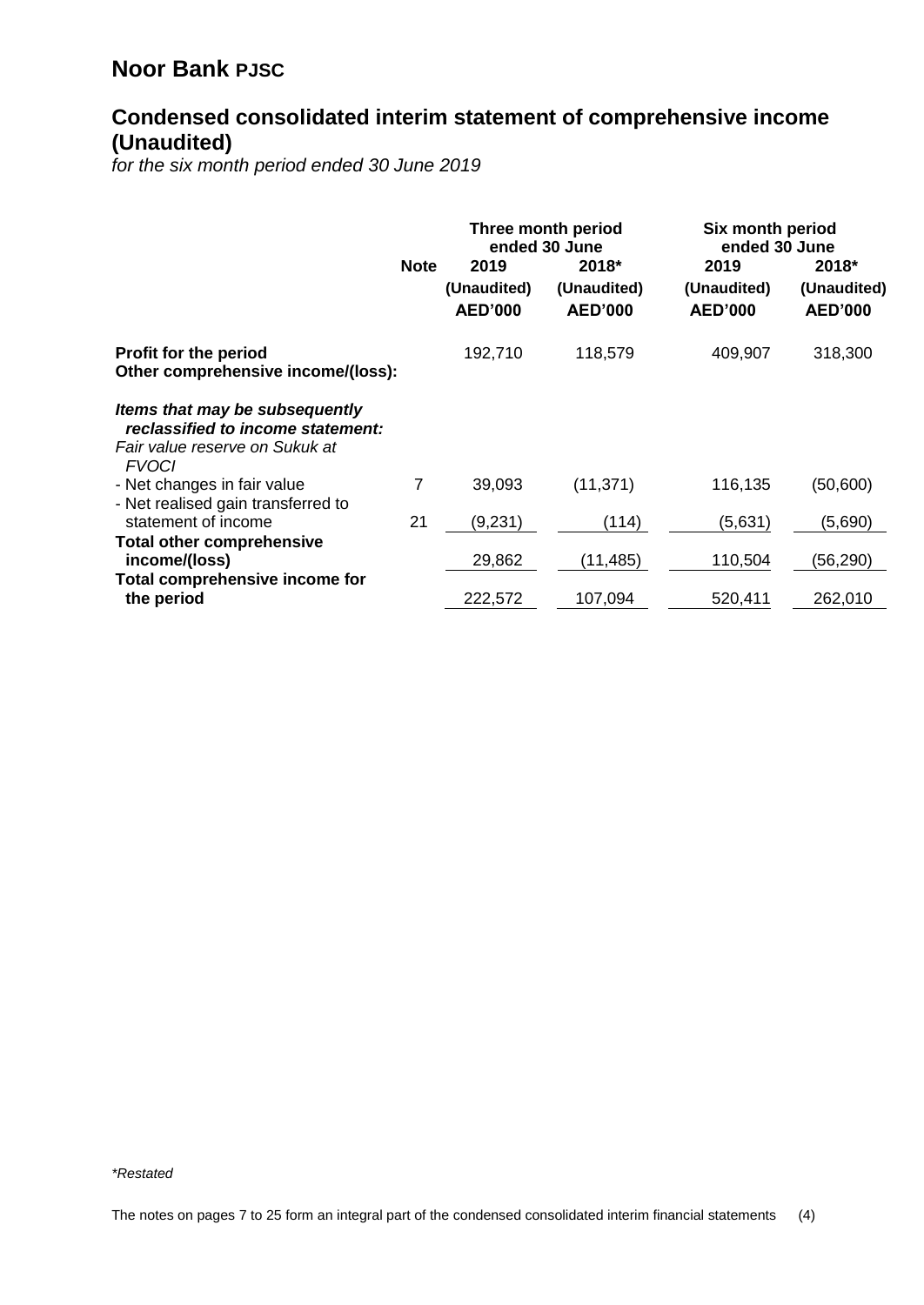## **Condensed consolidated interim statement of changes in equity**

*for the six month period ended 30 June 2019*

|                                                                                                                                                              | <b>Share</b><br>capital<br><b>AED'000</b> | Tier 1<br>sukuk<br><b>AED '000</b> | <b>Statutory</b><br>reserve<br><b>AED'000</b> | <b>Revaluation</b><br>surplus on<br>buildings<br><b>AED'000</b> | <b>Fair value</b><br>reserve on<br><b>Sukuk at FVOCI</b><br><b>AED'000</b> | <b>Retained</b><br>earnings<br><b>AED'000</b> | <b>Total</b><br><b>AED'000</b>    |
|--------------------------------------------------------------------------------------------------------------------------------------------------------------|-------------------------------------------|------------------------------------|-----------------------------------------------|-----------------------------------------------------------------|----------------------------------------------------------------------------|-----------------------------------------------|-----------------------------------|
| At 1 January 2018 (audited)                                                                                                                                  | 3,574,895                                 | 1,836,500                          | 286,779                                       | 118,884                                                         | (7, 250)                                                                   | 40,450                                        | 5,850,258                         |
| Cumulative effect of adoption of IFRS 9<br>Prior periods adjustment (Note 29)                                                                                |                                           |                                    |                                               | (75, 637)                                                       | 19,749                                                                     | (293, 155)<br>75,637                          | (273, 406)                        |
| Restated balance at 1 January 2018<br>Profit for the period*<br>Other comprehensive loss for the period                                                      | 3,574,895                                 | 1,836,500                          | 286,779                                       | 43,247                                                          | 12,499<br>(56, 290)                                                        | (177,068)<br>318,300                          | 5,576,852<br>318,300<br>(56, 290) |
| Total comprehensive income for the period                                                                                                                    |                                           |                                    |                                               |                                                                 | (56, 290)                                                                  | 318,300                                       | 262,010                           |
| Other equity movements<br>Tier 1 Sukuk profit distribution (Note 16)                                                                                         |                                           |                                    |                                               |                                                                 |                                                                            | (57,072)                                      | (57,072)                          |
| Transfer from revaluation surplus on buildings to retained<br>earnings                                                                                       |                                           |                                    |                                               | (1, 442)                                                        |                                                                            | 1,442                                         |                                   |
| At 30 June 2018 (unaudited)*                                                                                                                                 | 3,574,895                                 | 1,836,500                          | 286,779                                       | 41,805                                                          | (43, 791)                                                                  | 85,602                                        | 5,781,790                         |
| Profit for the period*<br>Other comprehensive loss for the period                                                                                            |                                           |                                    |                                               |                                                                 | 3,695                                                                      | 283,044                                       | 283,044<br>3,695                  |
| Other equity movements                                                                                                                                       |                                           |                                    |                                               |                                                                 | 3,695                                                                      | 283,044                                       | 286,739                           |
| Tier 1 Sukuk profit distribution (Note 16)<br>Transfer to statutory reserve (Note 17)<br>Transfer from revaluation surplus on buildings to retained earnings |                                           |                                    | 60,135                                        | (1, 441)                                                        |                                                                            | (57, 702)<br>(60, 135)<br>1,441               | (57, 702)                         |
| At 31 December 2018 (audited)*                                                                                                                               | 3,574,895                                 | 1,836,500                          | 346,914                                       | 40,364                                                          | (40,096)                                                                   | 252,250                                       | 6,010,827                         |
| At 1 January 2019                                                                                                                                            | 3,574,895                                 | 1,836,500                          | 346,914                                       | 40,364                                                          | (40,096)                                                                   | 252,250                                       | 6,010,827                         |
| Profit for the period<br>Other comprehensive income for the period                                                                                           |                                           |                                    |                                               |                                                                 | 110,504                                                                    | 409,907                                       | 409,907<br>110,504                |
| Total comprehensive income for the period<br>Other equity movements                                                                                          |                                           |                                    |                                               |                                                                 | 110,504                                                                    | 409,907                                       | 520,411                           |
| Tier 1 Sukuk profit distribution (Note 16)                                                                                                                   |                                           |                                    |                                               |                                                                 |                                                                            | (56, 916)                                     | (56, 916)                         |
| Transfer from revaluation surplus on buildings to retained<br>earnings                                                                                       |                                           |                                    |                                               | (1, 442)                                                        |                                                                            | 1,442                                         |                                   |
| At 30 June 2019 (unaudited)                                                                                                                                  | 3,574,895                                 | 1,836,500                          | 346,914                                       | 38,922                                                          | 70,408                                                                     | 606,683                                       | 6,474,322                         |

*\*Restated*

The notes on pages 7 to 25 form an integral part of the condensed consolidated interim financial statements. (5)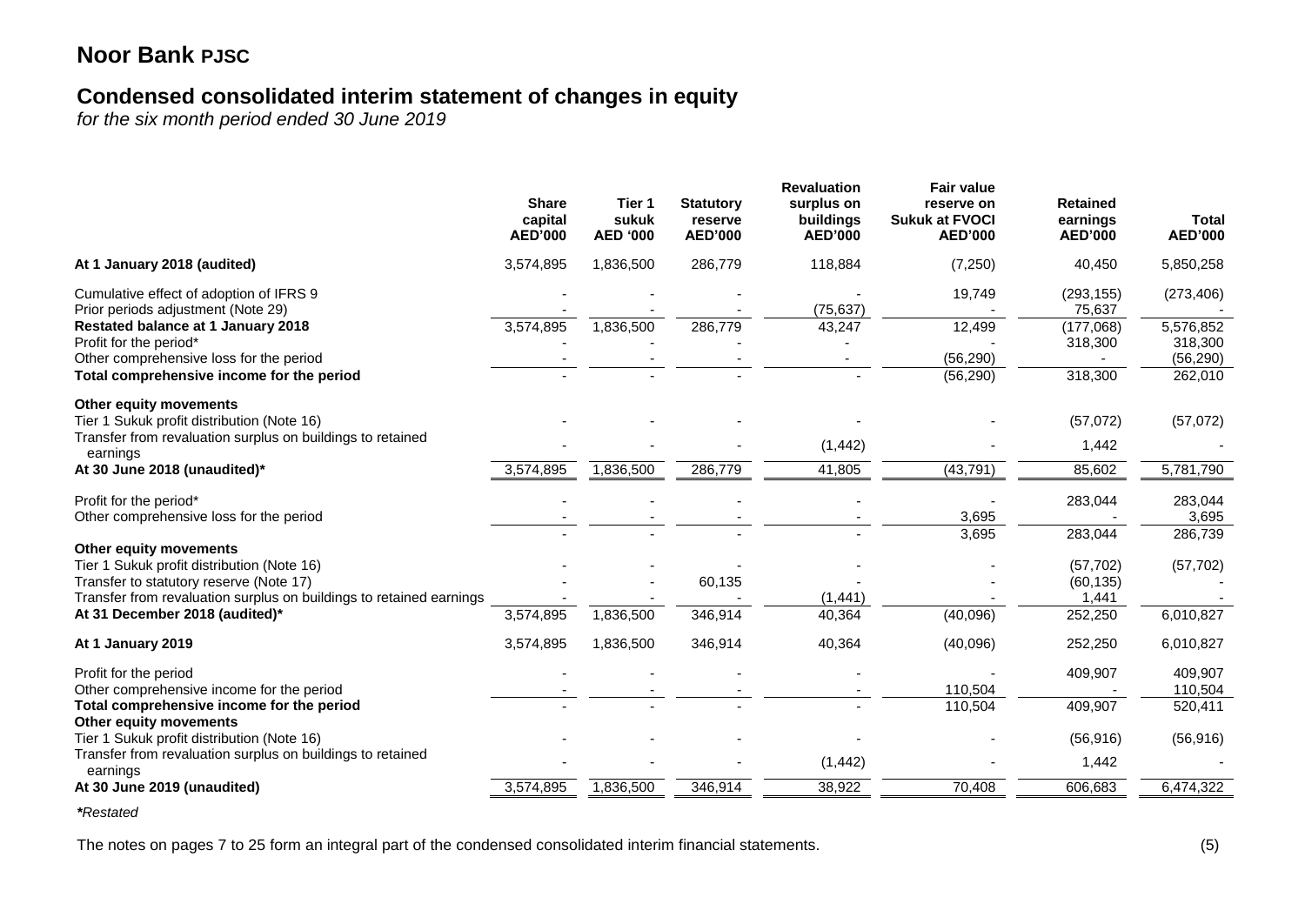# **Condensed consolidated interim statement of cash flows (Unaudited)**

|                                                                            |             | Six month period ended<br>30 June |                       |  |
|----------------------------------------------------------------------------|-------------|-----------------------------------|-----------------------|--|
|                                                                            | <b>Note</b> | 2019                              | 2018*                 |  |
|                                                                            |             | (Unaudited)                       | (Unaudited)           |  |
|                                                                            |             | <b>AED'000</b>                    | <b>AED'000</b>        |  |
| <b>Operating activities</b>                                                |             |                                   |                       |  |
| Profit for the period                                                      |             | 409,907                           | 318,300               |  |
|                                                                            |             |                                   |                       |  |
| <b>Adjustments for:</b>                                                    |             |                                   |                       |  |
| Impairment charge on financial assets, net                                 | 22          | 292,600                           | 321,112               |  |
| Share of loss from joint venture                                           |             | 2,874                             |                       |  |
| Amortisation of premium on Sukuk at amortised cost                         |             | 1,144                             |                       |  |
| Gain on investments in Islamic financing and Sukuk                         | 21          | (28, 815)                         | (3, 335)              |  |
| Fees on conversion of financing instrument to equity                       |             |                                   |                       |  |
| funds                                                                      |             | 28,489                            |                       |  |
| Depreciation of property and equipment and investment<br>properties        |             | 15,748                            | 16,573                |  |
| Provision for employees' end of service benefits                           |             | 9.066                             | 3,630                 |  |
| Operating cash flows before changes in operating                           |             |                                   |                       |  |
| assets and liabilities                                                     |             | 731,013                           | 656,280               |  |
|                                                                            |             |                                   |                       |  |
| <b>Changes in operating assets and liabilities:</b>                        |             |                                   |                       |  |
| Statutory deposit with the UAE Central Bank                                | 4           | 87,648                            | 62,907                |  |
| Certificates of Deposits with Central Bank                                 | 4           | (900,000)                         |                       |  |
| Due from banks                                                             | 4           | 870,970                           | (75, 274)             |  |
| Investments in Islamic financing instruments                               | 6           | (10, 720)                         | (2,953,173)           |  |
| Net proceeds from disposal of Sukuk at FVTPL                               |             | 388,527                           | 15,364                |  |
| Other assets                                                               |             | (78, 300)                         | 311,526               |  |
| Due to banks                                                               | 4           | (41, 968)                         | 473,952               |  |
| <b>Customer deposits</b>                                                   | 11          | (1, 111, 322)                     | 522,018               |  |
| Payments of employees' end of service benefits<br><b>Other liabilities</b> |             | (7, 855)                          | (3,922)               |  |
|                                                                            |             | (1,796,170)<br>(1,868,177)        | 253,693<br>(736, 629) |  |
| Net cash used in operating activities                                      |             |                                   |                       |  |
| <b>Investing activities</b>                                                |             |                                   |                       |  |
| Disposal/(Investments in) of Sukuk at amortised cost and                   |             |                                   |                       |  |
| <b>FVOCI</b>                                                               |             | 1,619,491                         | (1,757,514)           |  |
| Investments in equity funds                                                |             | (135, 975)                        |                       |  |
| Additions to property and equipment                                        |             | (12,053)                          | (22, 819)             |  |
| Net cash generated/(used in) from investing activities                     |             | 1,471,463                         | (1,780,333)           |  |
|                                                                            |             |                                   |                       |  |
| <b>Financing activities</b>                                                |             |                                   |                       |  |
| Issuance of Sukuk financing instrument<br>Tier 1 Sukuk profit distribution |             | (56, 916)                         | 1,836,700             |  |
| Net cash (used in)/generated from financing activities                     |             | (56, 916)                         | (57,072)<br>1,779,628 |  |
|                                                                            |             |                                   |                       |  |
| Net decrease in cash and cash equivalents                                  |             | (453, 630)                        | (737, 334)            |  |
| Cash and cash equivalents at beginning of the period                       |             | 3,538,509                         | 4,067,565             |  |
| Cash and cash equivalents at end of the period                             | 4           | 3,084,879                         | 3,330,231             |  |
|                                                                            |             |                                   |                       |  |

#### **Non-cash transactions:**

During the period ended 30 June 2019, provision for employees' end of service benefit was transferred from related parties and certain investments in Islamic financing instruments were settled by taking possession of the collaterals.

*\*Restated.*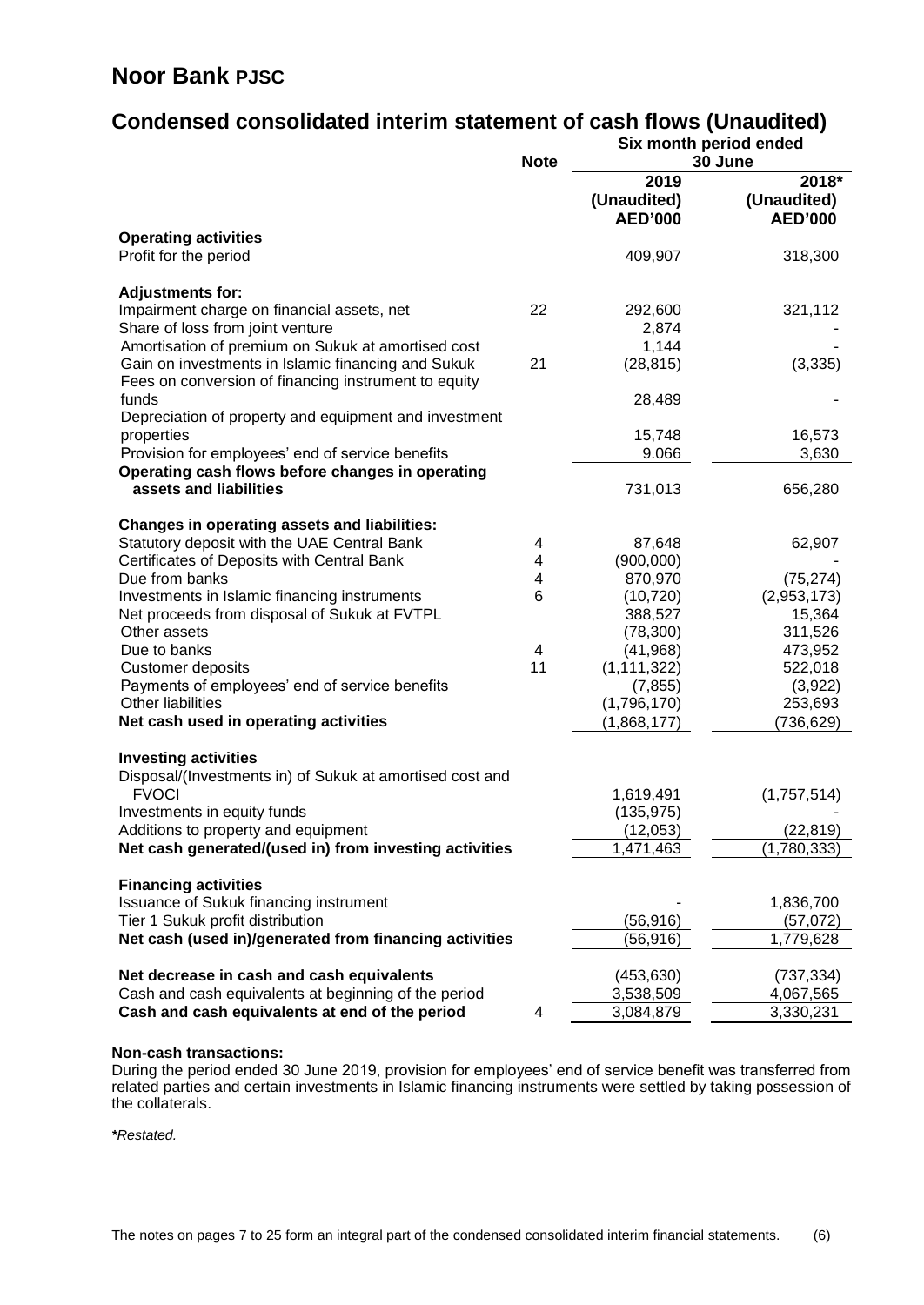### **Notes to the condensed consolidated interim financial statements for the six month period ended 30 June 2019**

#### **1 Incorporation and principal activities**

Noor Bank PJSC (the "Bank") was incorporated on 26 March 2007 as a Public Joint Stock Company under UAE Federal Law No. (8) of 1984 (as amended) and is regulated by the Central Bank of the United Arab Emirates ("UAE"). The Bank has its registered office at Emaar Square, Building No. 1, Sheikh Zayed Road, P.O. Box 8822, Dubai, UAE. The Bank was registered with the Securities and Commodities Authority ("SCA") on 26 April 2007 and commenced its operations thereafter.

UAE Federal Law No. (2) of 2015 ("Companies Law") which is applicable to the Bank came into effect from 1 July 2015. The Bank is in compliance with the provisions of the Companies Law.

The principal activities of the Bank are carrying out banking, financing and investing activities through various Islamic financing instruments such as Murabahah, Mudarabah, Wakalah, Ijarah, Istisna' and Sukuk. The activities of the Bank are conducted in accordance with the Shari'a rules and principles as applied and interpreted by the Bank's Internal Shari'ah Supervision Committee ('ISSC') and in compliance with the provisions of the Memorandum and Articles of Association of the Bank.

The Bank has following fully owned special purpose entities ("SPE"):

| Name of entity                                                                        | <b>Activity</b>                                  | <b>Place of</b><br>incorporation | Date of<br>incorporation |
|---------------------------------------------------------------------------------------|--------------------------------------------------|----------------------------------|--------------------------|
| Noor Sukuk Company Limited<br>(Note 13)                                               | Special purpose entity Cayman Islands April 2015 |                                  |                          |
| Noor Tier 1 Sukuk Limited (Note 16) Special purpose entity Cayman Islands August 2015 |                                                  |                                  |                          |
| Noor Structured Certificates Ltd.*                                                    | Special purpose entity                           | Cayman Islands July 2016         |                          |
| Noor Derivatives Limited**                                                            | Special purpose entity                           | Cayman Islands April 2017        |                          |

\* An entity established to facilitate the issuance of Bank's structured Islamic certificates.

\*\* An entity established to facilitate the Bank's Islamic derivative transactions.

The condensed consolidated interim financial statements for the period ended 30 June 2019 comprise the Bank and its SPEs (together referred to as the "Group").

Noor Investment Group LLC ("NIG"), the ultimate parent company, holds 91% of the shareholding in the Bank.

## **2 Basis of preparation**

#### **2.1 Statement of compliance**

These condensed consolidated interim financial statements have been prepared in accordance with International Accounting Standard 34 "Interim Financial Reporting''. These condensed consolidated interim financial statements do not include all the notes to the financial statements of the type normally included in annual consolidated financial statements. Accordingly, these condensed consolidated interim financial statements should be read in conjunction with the annual audited consolidated financial statements for the year ended 31 December 2018, which have been prepared in accordance with International Financial Reporting Standards (IFRS) as issued by International Accounting Standard Board (IASB).

In addition, the results for the six month period ended 30 June 2019 are not necessarily indicative of the results that may be expected for the financial year ending 31 December 2019.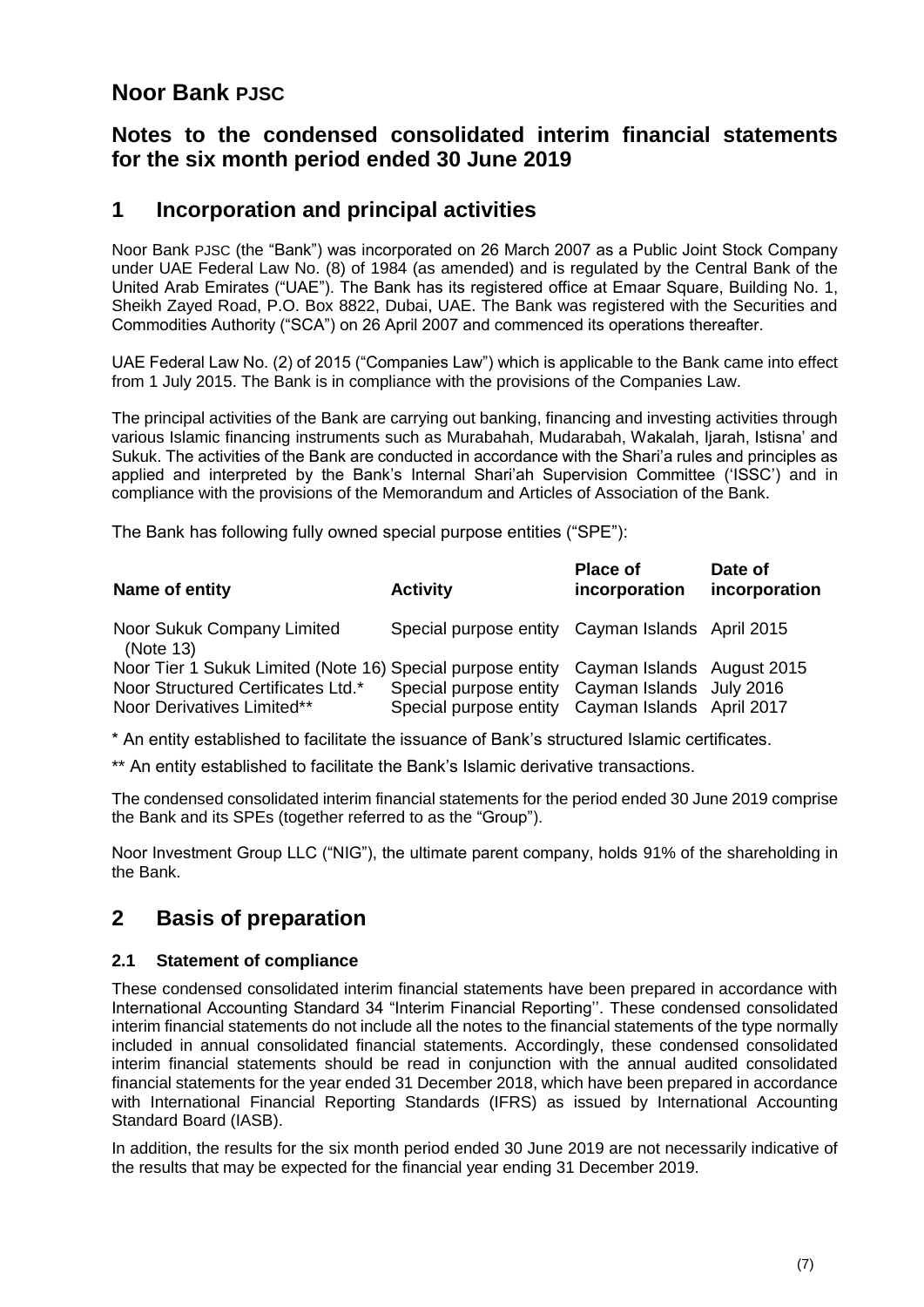#### **Notes to the condensed consolidated interim financial statements for the six month period ended 30 June 2019** (continued)

#### **2 Basis of preparation** (continued)

#### **2.2 Basis of measurement**

These condensed consolidated interim financial statements have been prepared under the historical cost basis, except for the fair value measurement of following items in the condensed consolidated interim statement of financial position:

- Financial assets classified as at fair value through other comprehensive income ('FVOCI') and fair value through profit or loss ('FVTPL');
- Buildings classified under property and equipment;
- Islamic derivatives.

#### **2.3 Functional and presentation currency**

These condensed consolidated interim financial statements are presented in United Arab Emirates Dirham ("AED"), which is the functional currency of the Bank and its subsidiaries, being the currency of primary economic environment in which the entities operate. Except as indicated, the condensed consolidated interim financial statements have been rounded to the nearest thousand.

#### **2.4 Use of estimates and judgements**

The preparation of the condensed consolidated interim financial statements in conformity with IFRS requires the management to make judgements, estimates and assumptions that affect the application of accounting policies and the reported amounts of assets, liabilities, income and expenses. Actual results may differ from these estimates.

In preparing these condensed consolidated interim financial statements, the significant judgements made by management in applying the accounting policies and the key sources of estimation uncertainty were the same as those that applied to the consolidated financial statements for the year ended 31 December 2018.

#### **2.5 Significant accounting policies**

The accounting policies applied in these condensed consolidated interim financial statements are consistent with those applied in the Group's audited consolidated financial statements for the year ended 31 December 2018 and corresponding interim reporting period except for the change in accounting policy as disclosed in Note 3 and Note 8. The condensed consolidated interim financial statements should therefore be read in conjunction with the audited consolidated financial statements for the year ended 31 December 2018.

#### **2.6 Seasonality of results**

There is no material seasonality impact in the condensed consolidated interim financial statements.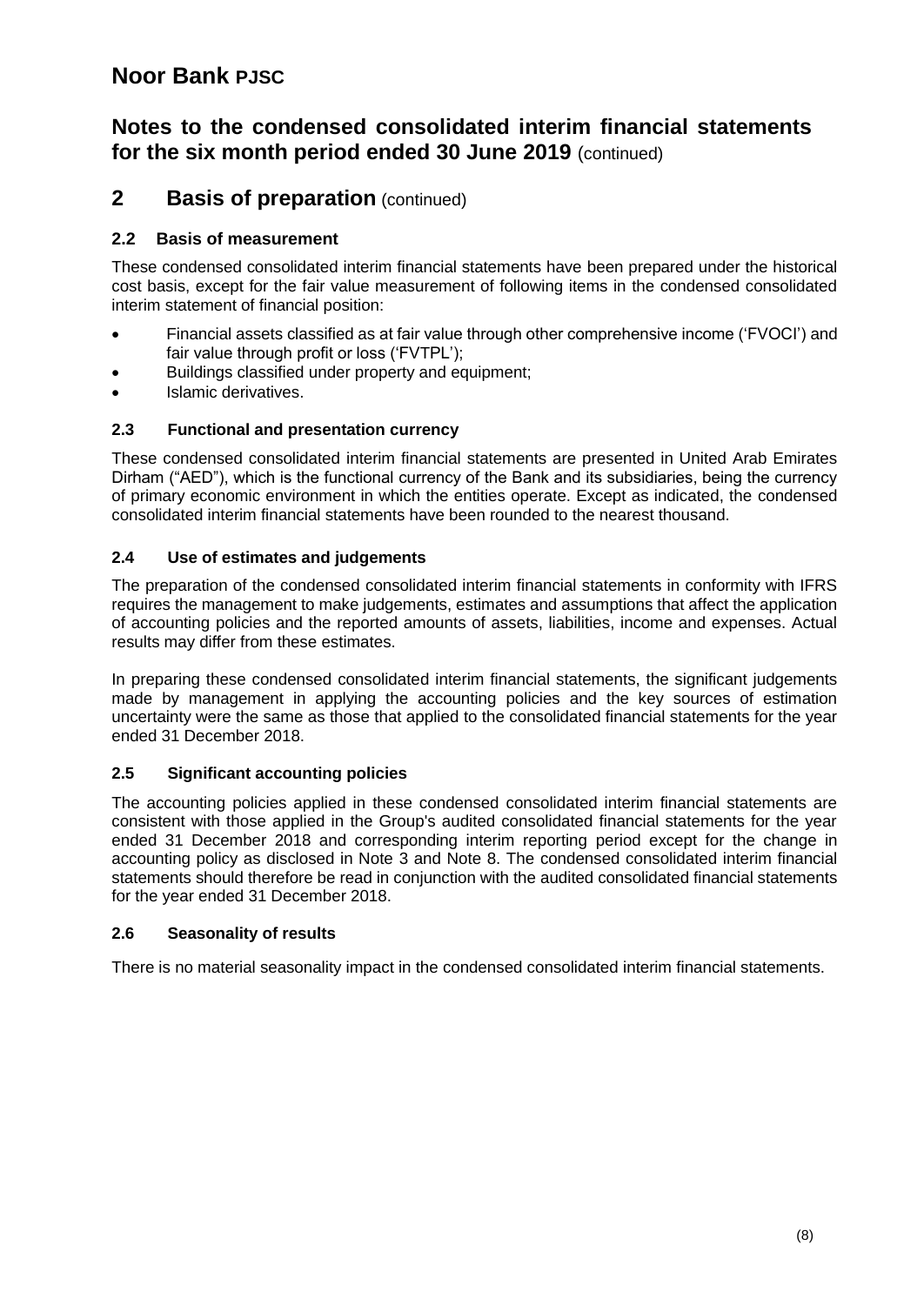#### **Notes to the condensed consolidated interim financial statements for the six month period ended 30 June 2019** (continued)

## **3 Changes in accounting policies**

*New standards, amendments to published standards and interpretations effective for the Group's accounting period beginning on 1 January 2019*

| New standards and significant amendments to standards applicable to<br>the Group                                                                                                                                                                                                                                                                                                                                                                                                                                                                                                                                                                                                     | <b>Effective date</b> |
|--------------------------------------------------------------------------------------------------------------------------------------------------------------------------------------------------------------------------------------------------------------------------------------------------------------------------------------------------------------------------------------------------------------------------------------------------------------------------------------------------------------------------------------------------------------------------------------------------------------------------------------------------------------------------------------|-----------------------|
| IFRS 16, 'Leases'                                                                                                                                                                                                                                                                                                                                                                                                                                                                                                                                                                                                                                                                    | 1 January 2019        |
| This standard replaces the current guidance in IAS 17 and is a far reaching<br>change in accounting by lessees in particular. Under IAS 17, lessees were<br>required to make a distinction between a finance lease (on balance sheet)<br>and an operating lease (off balance sheet). IFRS 16 now requires lessees<br>to recognise a lease liability reflecting future lease payments and a 'right-of-<br>use asset' for virtually all lease contracts. The IASB has included an optional<br>exemption for certain short-term leases and leases of low-value assets;<br>however, this exemption can only be applied by lessees. For lessors, the<br>accounting stays almost the same. |                       |
| The Group has adopted IFRS 16 as issued by the IASB with a transition<br>date of 1 January 2019.                                                                                                                                                                                                                                                                                                                                                                                                                                                                                                                                                                                     |                       |
| The impact on the condensed consolidated interim financial statements of<br>the Group from the adoption of the above new standard on 1 January 2019<br>is considered to be not material.                                                                                                                                                                                                                                                                                                                                                                                                                                                                                             |                       |

There are no other relevant new standards and amendments that have been issued but are not effective as on 1 January 2019, that would be expected to have a material impact on the condensed consolidated interim financial statements of the Group.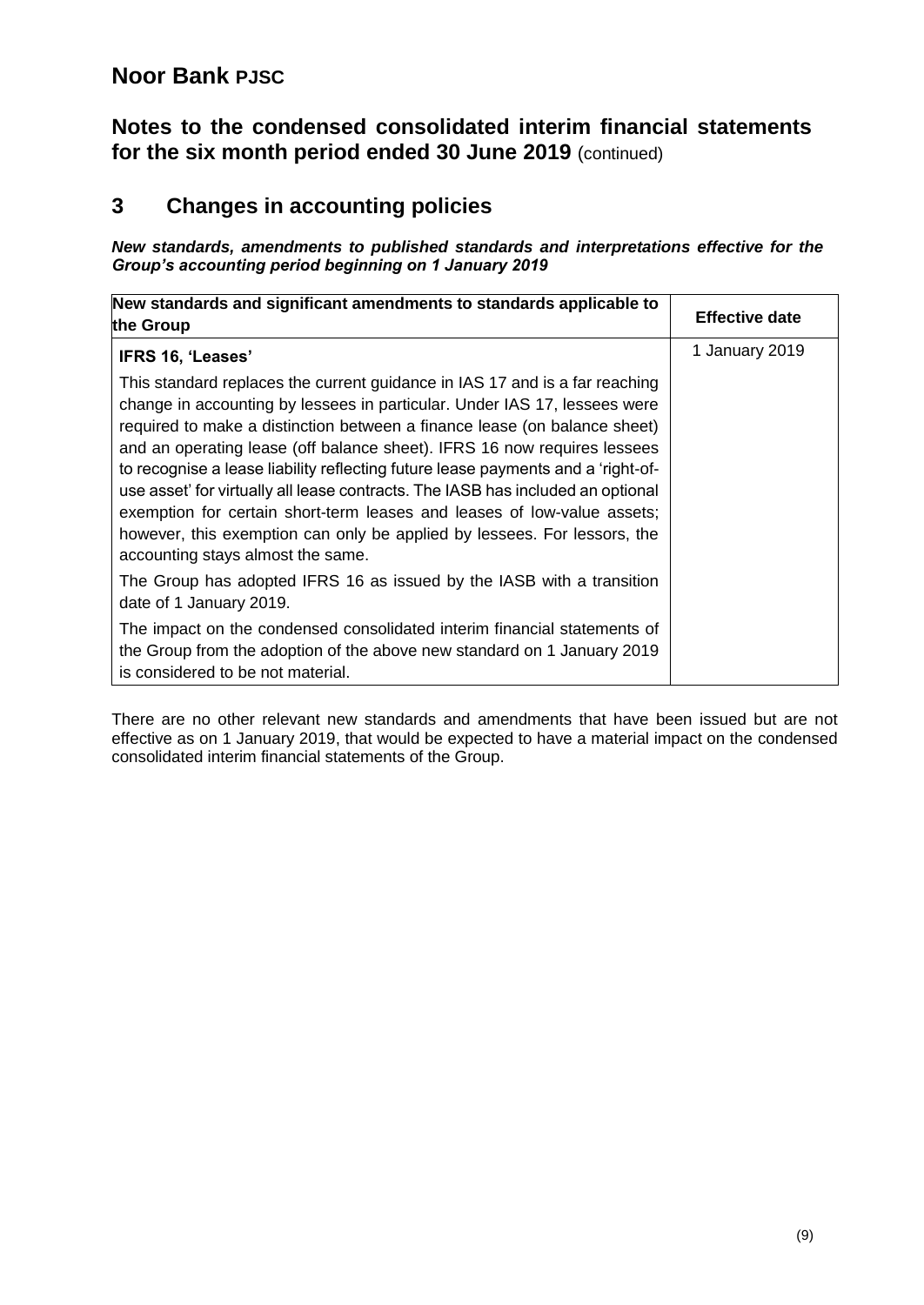#### **Notes to the condensed consolidated interim financial statements for the six month period ended 30 June 2019** (continued)

### **4 Cash and balances with the UAE Central Bank**

|                                           | 30 June     | 31 December |
|-------------------------------------------|-------------|-------------|
|                                           | 2019        | 2018        |
|                                           | (Unaudited) | (Audited)   |
|                                           | AED'000     | AED'000     |
| Cash in hand                              | 189,518     | 106,864     |
| Balances with the UAE Central Bank        |             |             |
| - Current account                         | 644,111     | 3,537,015   |
| Certificate of deposits<br>$\blacksquare$ | 1,750,000   | 750,000     |
| Statutory deposit<br>$\sim 10^{-11}$      | 2,395,270   | 2,482,918   |
|                                           | 4,978,899   | 6,876,797   |
|                                           |             |             |

The statutory deposit with the UAE Central Bank is not available to finance the day to day operations of the Bank. Cash in hand, current account balance and statutory deposit with the UAE Central Bank are non-profit bearing. Certificate of deposits with the UAE Central Bank carried a profit rate of 2.29% - 2.45% per annum (31 December 2018: 2.2% per annum).

Cash and cash equivalents include the following for the purposes of the condensed consolidated interim statement of cash flows:

|                                                                                                                                | 30 June<br>2019<br>(Unaudited)<br>AED'000          | 30 June<br>2018<br>(Unaudited)<br>AED'000            |
|--------------------------------------------------------------------------------------------------------------------------------|----------------------------------------------------|------------------------------------------------------|
| Cash and balances with the UAE Central Bank<br>Due from banks (Note 5)<br>Due to banks (Note 12)                               | 4,978,899<br>3,429,940<br>(1,786,045)<br>6,622,794 | 4,723,079<br>3,853,480<br>(2, 226, 118)<br>6,350,441 |
| Less: Statutory deposit with the UAE Central Bank<br>Less/Add: Balances having original maturity of more than<br>three months: | (2,395,270)                                        | (2,749,680)                                          |
| - Certificate of deposits with the UAE Central Bank<br>- Due from banks                                                        | (900,000)<br>(1,526,684)                           | (1,745,892)                                          |
| - Due to banks<br>Cash and cash equivalents                                                                                    | 1,284,039<br>3,084,879                             | 1,475,362<br>3,330,231                               |

## **5 Due from banks**

|                                             | 30 June     | 31 December |
|---------------------------------------------|-------------|-------------|
|                                             | 2019        | 2018        |
|                                             | (Unaudited) | (Audited)   |
|                                             | AED'000     | AED'000     |
| Current account with banks                  | 495,145     | 361,543     |
| Export bills - Murabahah                    | 1,797,106   | 1,873,520   |
| Deposits with banks - Murabahah and Wakalah | 1,137,689   | 733,161     |
|                                             | 3,429,940   | 2,968,224   |
| Less: impairment loss allowance             | (5,830)     | (9,859)     |
|                                             | 3,424,110   | 2,958,365   |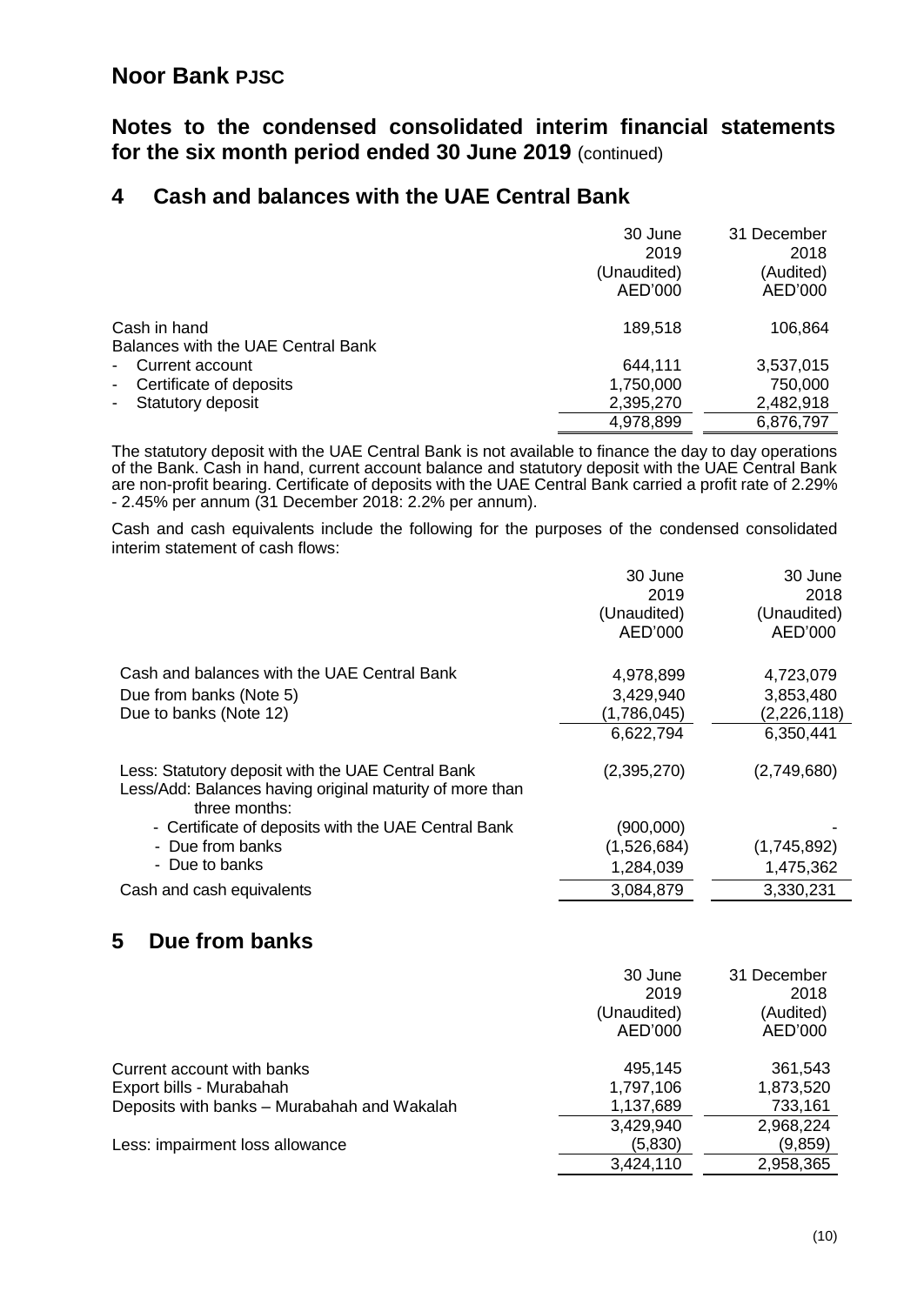### **Notes to the condensed consolidated interim financial statements for the six month period ended 30 June 2019** (continued)

#### **5 Due from banks** (continued)

Carrying value of due from banks by stage classification under IFRS-9 as follows:

|         | 30 June     | 31 December |
|---------|-------------|-------------|
|         | 2019        | 2018        |
|         | (Unaudited) | (Audited)   |
|         | AED'000     | AED'000     |
| Stage 1 | 3,246,282   | 2,785,018   |
| Stage 2 | 183,658     | 183,206     |
|         | 3,429,940   | 2,968,224   |

#### **6 Investment in Islamic financing instruments**

|                                                         | 30 June<br>2019 | 31 December<br>2018 |
|---------------------------------------------------------|-----------------|---------------------|
|                                                         | (Unaudited)     | (Audited)           |
|                                                         | AED'000         | AED'000             |
| Investments in Islamic financing instruments            |                 |                     |
| At amortized cost:                                      |                 |                     |
| Murabahah                                               | 23,477,499      | 24,792,829          |
| ljarah                                                  | 9,805,554       | 9,231,937           |
| Gross investments in Islamic financing instruments      | 33,283,053      | 34,024,766          |
| Less: allowance for impairment                          | (2,212,332)     | (2,303,729)         |
|                                                         | 31,070,721      | 31,721,037          |
| At Fair value through profit & loss:                    |                 |                     |
| Wakalah                                                 | 255,244         | 254,233             |
| Mudarabah                                               | 23,346          | 23,346              |
| Total investments in Islamic financing instruments      | 31,349,311      | 31,998,616          |
| Movement in allowance for impairment:                   |                 |                     |
|                                                         | 30 June         | 31 December         |
|                                                         | 2019            | 2018                |
|                                                         | (Unaudited)     | (Audited)           |
|                                                         | AED'000         | AED'000             |
| At beginning of the period/year                         | 2,303,729       | 2,108,469           |
| Charge for the period/year, net of recoveries/reversals | 276,522         | 617,845             |
| Written off during the period/year, net of write backs  | (367,919)       | (422,585)           |
| At end of the period/year                               | 2,212,332       | 2,303,729           |

Carrying value of Investments in Islamic financing instruments at amortised cost by stage:

|                                                                     | 30 June<br>2019<br>(Unaudited)<br>AED'000 | 31 December<br>2018<br>(Audited)<br>AED'000 |
|---------------------------------------------------------------------|-------------------------------------------|---------------------------------------------|
| Stage 1<br>Stage 2                                                  | 29,177,563<br>2,651,990                   | 29,442,620<br>3,063,339                     |
| Stage 3                                                             | 1,453,500                                 | 1,518,807                                   |
| Investments in Islamic financing instruments<br>- At amortised cost | 33,283,053                                | 34,024,766                                  |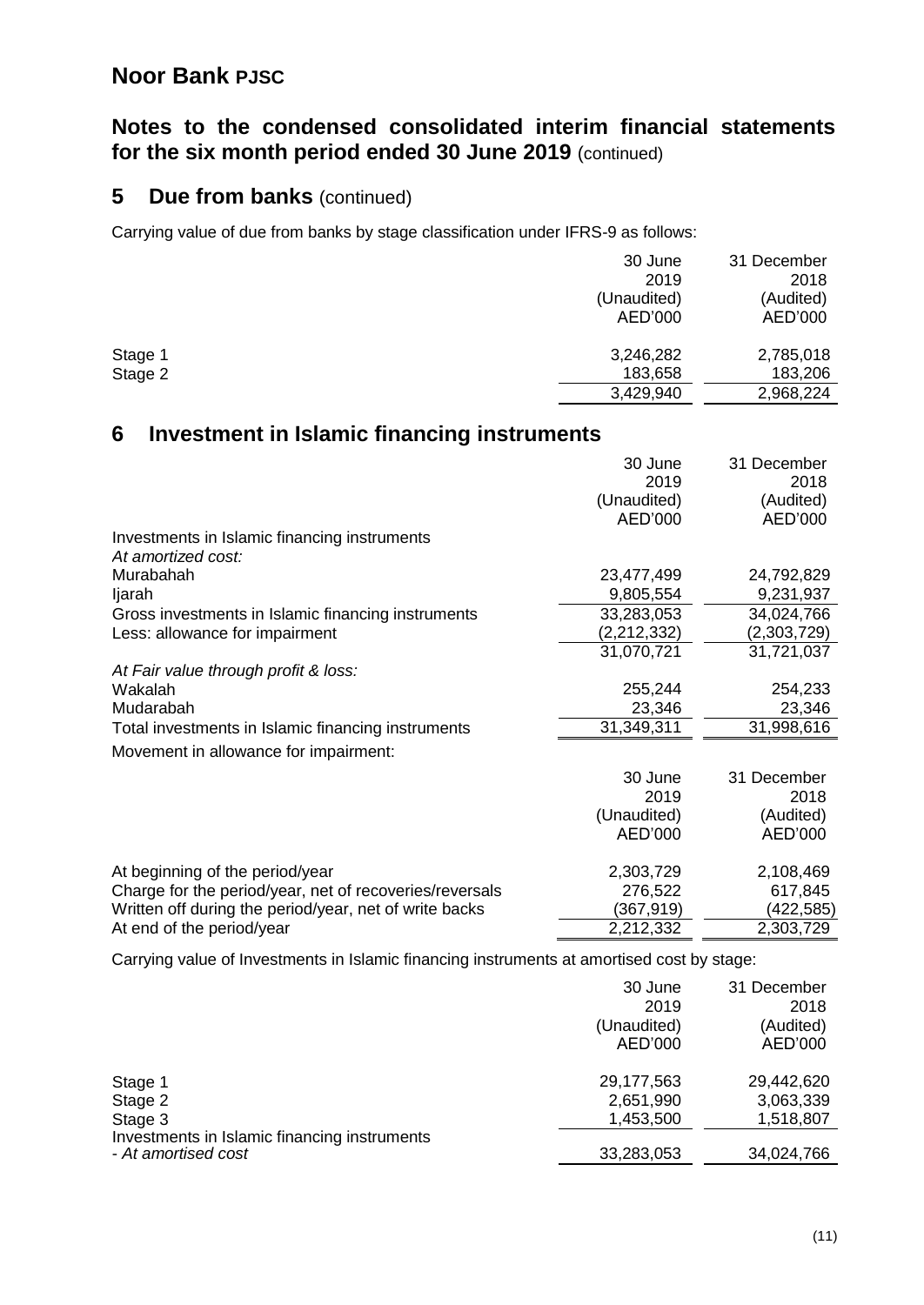#### **Notes to the condensed consolidated interim financial statements for the six month period ended 30 June 2019** (continued)

#### **7 Investments in Sukuk and equity funds**

|                                                  | 30 June     | 31 December |
|--------------------------------------------------|-------------|-------------|
|                                                  | 2019        | 2018        |
|                                                  | (Unaudited) | (Audited)   |
|                                                  | AED'000     | AED'000     |
| <b>Investments in Sukuk:</b>                     |             |             |
| At amortised cost                                | 1,960,068   | 1,961,212   |
| Less: impairment loss allowance                  | (1, 402)    | (2, 158)    |
|                                                  | 1,958,666   | 1,959,054   |
| At fair value through profit & loss              | 391,433     | 764,727     |
| At fair value through other comprehensive income | 2,895,841   | 4,390,568   |
|                                                  | 5,245,940   | 7,114,349   |
| Investments in equity funds                      | 475,567     |             |
| Investments in Sukuk & equity funds              | 5,721,507   | 7,114,349   |

All the investments in Sukuk are classified as Stage 1 at 30 June 2019 and 31 December 2018. At 30 June 2019, the fair value of investments in Sukuk at amortised cost was AED 2,005 million (31 December 2018: AED 1,927 million).

For the six month period ended 30 June 2019, the Group recognised net changes in fair value on investments in Sukuk at fair value through other comprehensive income of AED 116 million (30 June 2018: a net fair value loss of AED 51 million) in other comprehensive income under "fair value reserve on Sukuk at FVOCI".

At 30 June 2019, Sukuk with a market value of AED 1,284 million (31 December 2018: AED 1,651 million) have been pledged as collateral against investment deposits from financial institutions (Note 12).

At 30 June 2019, the Group held Sukuk with a market value of AED 2 billion (31 December 2018: AED 2.4 billion) in a fiduciary capacity on behalf of customers' without recourse to itself. Accordingly, these Sukuk are not included in the Group's condensed consolidated interim financial statements.

Investment in Equity Funds are classified at fair value to profit and loss (FVTPL) and comprise of the limited partner (LP) stakes obtained by the Bank in multiple geographically diverse equity funds in settlement of a financing facility.

#### **8 Investment properties**

|                                           | Land<br><b>AED'000</b> | <b>Buildings</b><br><b>AED'000</b> | Total<br><b>AED'000</b> |
|-------------------------------------------|------------------------|------------------------------------|-------------------------|
| Net book value                            |                        |                                    |                         |
| At 1 January 2018 (restated)              | 978,124                | 95,400                             | 1,073,524               |
| Depreciation charge for the year          |                        | (5,021)                            | (5,021)                 |
| Impairment (charge)/reversal for the year | (63,901)               | 2,421                              | (61,480)                |
| At 31 December 2018 (restated)            | 914,223                | 92,800                             | 1,007,023               |
| Depreciation charge for the period        |                        | (2,577)                            | (2.577)                 |
| At 30 June 2019                           | 914.223                | 90.223                             | .004.446                |

Investment properties are held to earn rentals and/or for capital appreciation. Investment properties are measured at cost less accumulated depreciation and impairment loss, if any. Depreciation on investment properties is charged on a straight-line basis over 25 years. Freehold land is not depreciated.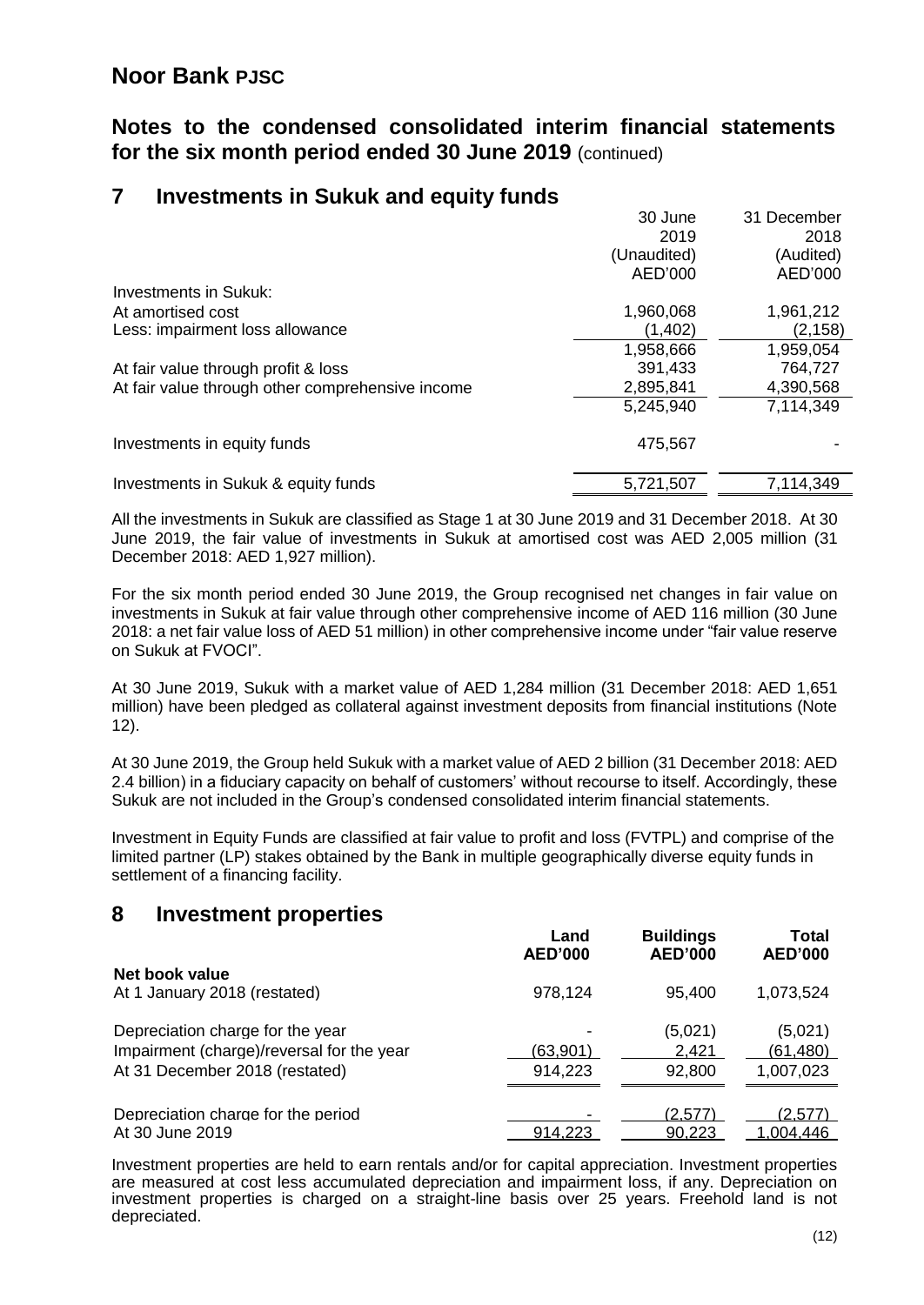#### **Notes to the condensed consolidated interim financial statements for the six month period ended 30 June 2019** (continued)

#### **8 Investment properties** (continued)

Land comprises certain vacant plots granted by the Government of Dubai to the Bank at various locations in Dubai.

The plots of land owned by the Bank, that were initially recorded in property, plant and equipment under the revaluation model at the time of acquisition, resulted in a revaluation surplus being recorded within equity amounting to AED 76 million. Subsequently, the plots of land were reclassified to investment properties in 2014 under the fair value model due to a change in use. These plots of land were incorrectly recorded in property, plant and equipment initially and should have been recorded under investment properties at the time of recognition (Note 29).

The Bank has decided to change its accounting policy for investment properties from the fair valuation model followed previously to the cost model to enable a fair presentation.

|                                            | As previously |                         | As restated at |
|--------------------------------------------|---------------|-------------------------|----------------|
| <b>Consolidated statement of financial</b> | reported at   | <b>Reclassification</b> | 1 January      |
| position                                   | 1 Jan 2018    | / Restatement           | 2018           |
|                                            | AED'000       | AED'000                 | AED'000        |
| Investment properties                      | 1,178,947     | (105, 423)              | 1,073,524      |
| <b>Revaluation surplus</b>                 | 118,884       | (75, 637)               | 43,247         |
| Retained earnings                          | 40,450        | 75,637                  | 116,087        |
|                                            | As previously |                         |                |
|                                            | reported at   |                         | As restated at |
| <b>Consolidated statement of financial</b> | 31 December   | <b>Reclassification</b> | 31 December    |
| position                                   | 2018          | / Restatement           | 2018           |
|                                            | AED'000       | AED'000                 | AED'000        |
| Investment properties                      | 1,127,563     | (120, 540)              | 1,007,023      |
| <b>Revaluation surplus</b>                 | 116,001       | (75, 637)               | 40,364         |
| Retained earnings                          | 176,613       | 75,637                  | 252,250        |
| 9<br><b>Other assets</b>                   |               |                         |                |
|                                            |               |                         |                |
|                                            |               | 30 June                 | 31 December    |
|                                            |               | 2019                    | 2018           |
|                                            |               | (Unaudited)             | (Audited)      |
|                                            |               | AED'000                 | AED'000        |
|                                            |               |                         |                |

| Due from related parties (Note 23)                     | 67,276  | 55,707  |
|--------------------------------------------------------|---------|---------|
| Accrued income on investments in Islamic financing and |         |         |
| Sukuk                                                  | 282,932 | 292,333 |
| Assets acquired in settlement of financing instruments | 146,260 | 120,540 |
| Islamic derivatives                                    | 10,884  | 11,135  |
| Equity investments in related companies                | 26,530  | 26,530  |
| Prepayments and advances                               | 53,472  | 20,137  |
| Investment in joint venture (Note below)               | 22,131  | 25,005  |
| Investment in associate                                | 1.500   | 1,500   |
| Other                                                  | 38,507  | 21,179  |
|                                                        | 649,492 | 574,066 |

Share of loss from the investment in joint venture of AED 2.9 million has been recorded in the statement of income for the six month period ended 30 June 2019.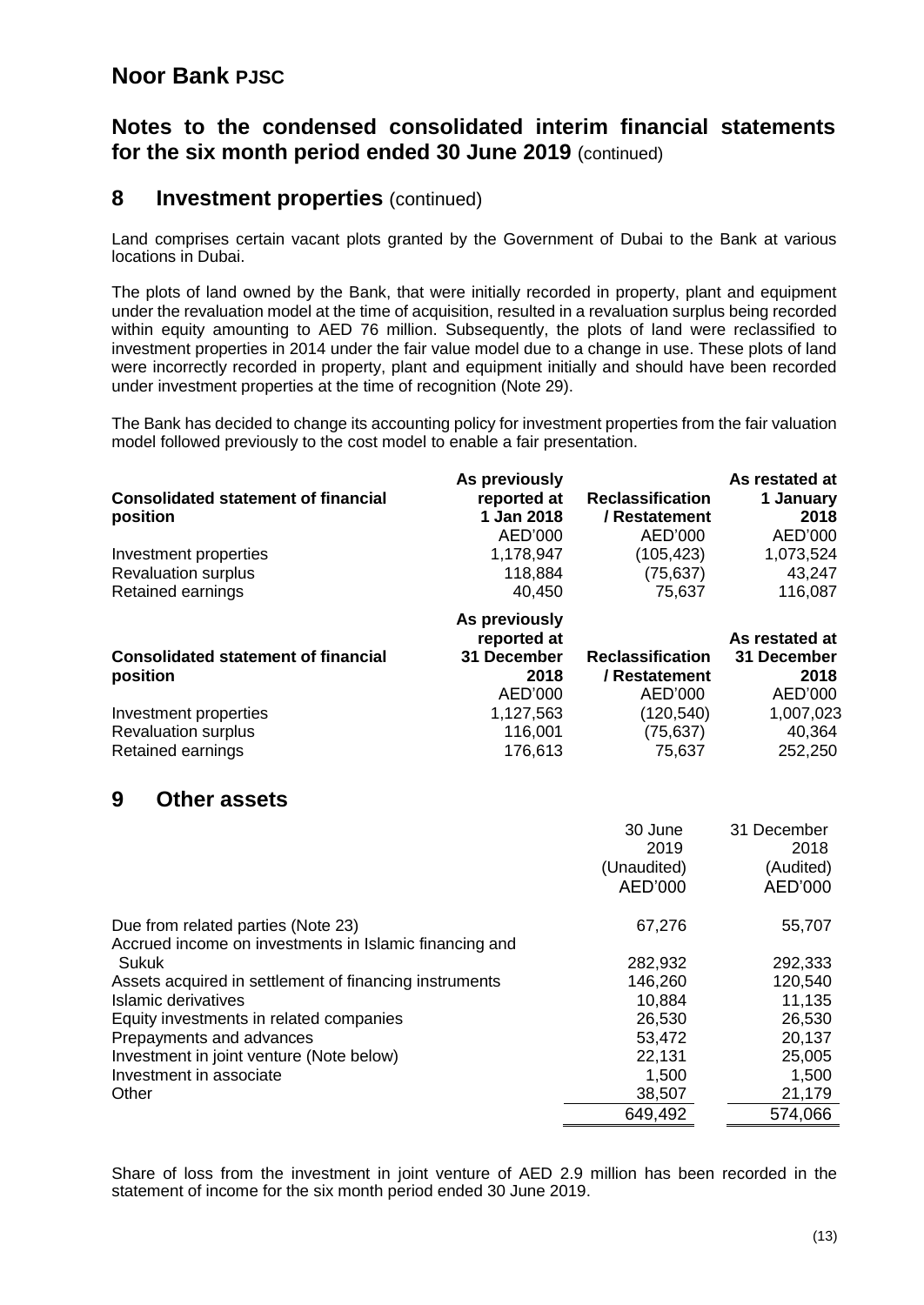#### **Notes to the condensed consolidated interim financial statements for the six month period ended 30 June 2019** (continued)

### **9 Other assets** (continued)

Assets that are acquired from customers in settlement of investments in Islamic financing instruments were classified under Investment Properties in prior years and should have been classified under Other Assets accounted at cost less impairment. These have been reclassified from Investment properties to other assets (Note 29).

| <b>Consolidated statement of financial</b><br>position | As previously<br>reported at 1<br>January 2018<br>AED'000      | <b>Reclassification</b><br>/Restatement<br>AED'000 | As restated at<br>1 January<br>2018<br>AED'000                 |
|--------------------------------------------------------|----------------------------------------------------------------|----------------------------------------------------|----------------------------------------------------------------|
| Other assets                                           | 681,821                                                        | 105,423                                            | 787,244                                                        |
| <b>Consolidated statement of financial</b><br>position | As previously<br>reported at<br>31 December<br>2018<br>AED'000 | <b>Reclassification</b><br>/Restatement<br>AED'000 | As previously<br>reported at<br>31 December<br>2018<br>AED'000 |
| Other assets                                           | 453,526                                                        | 120,540                                            | 574,066                                                        |

#### **10 Property and equipment**

The fair value of the Group's buildings was determined by an independent valuation expert in accordance with relevant appraisal and valuation standards issued by the Royal Institute of Chartered Surveyors ("RICS") as at 31 December 2017 and as updated on 31 December 2018. During the years ended 31 December 2018 and 31 December 2017, no revaluation gain/loss was recognised on buildings as the amount was not considered significant. The Group obtains the independent valuation on periodic basis and any resultant significant revaluation gain/loss on buildings is reflected in the annual consolidated financial statements at the year end.

#### **11 Customer deposits**

|                                                | 30 June<br>2019<br>(Unaudited) | 31 December<br>2018<br>(Audited) |
|------------------------------------------------|--------------------------------|----------------------------------|
|                                                | AED'000                        | AED'000                          |
| Current accounts (Qard-e-Hasan)                | 9,595,944                      | 9,857,939                        |
| Term accounts (Wakalah, Murabahah & Mudarabah) | 17,519,580                     | 17,936,303                       |
| Savings accounts (Mudarabah)                   | 4,618,102                      | 4,580,437                        |
| Escrow accounts (Qard-e-Hasan & Mudarabah)     | 2,341,304                      | 2,792,392                        |
| Margin accounts                                | 171,477                        | 190,658                          |
|                                                | 34,246,407                     | 35, 357, 729                     |
| 12<br>Due to banks                             |                                |                                  |
|                                                | 30 June                        | 31 December                      |
|                                                | 2019                           | 2018                             |
|                                                | (Unaudited)                    | (Audited)                        |
|                                                | AED'000                        | AED'000                          |
| Investment deposits - (Wakalah & Murabahah)    | 1,745,658                      | 2,663,683                        |
| Current accounts - (Qard-e-Hasan)              | 40,387                         | 88,264                           |
|                                                | 1,786,045                      | 2,751,947                        |

At 30 June 2019, Sukuk with a market value of AED 1,284 million (31 December 2018: AED 1,651 million) have been pledged as collateral against investment deposits of AED 1,138 million (31 December 2018: AED 1,466 million) from financial institutions (Note 7).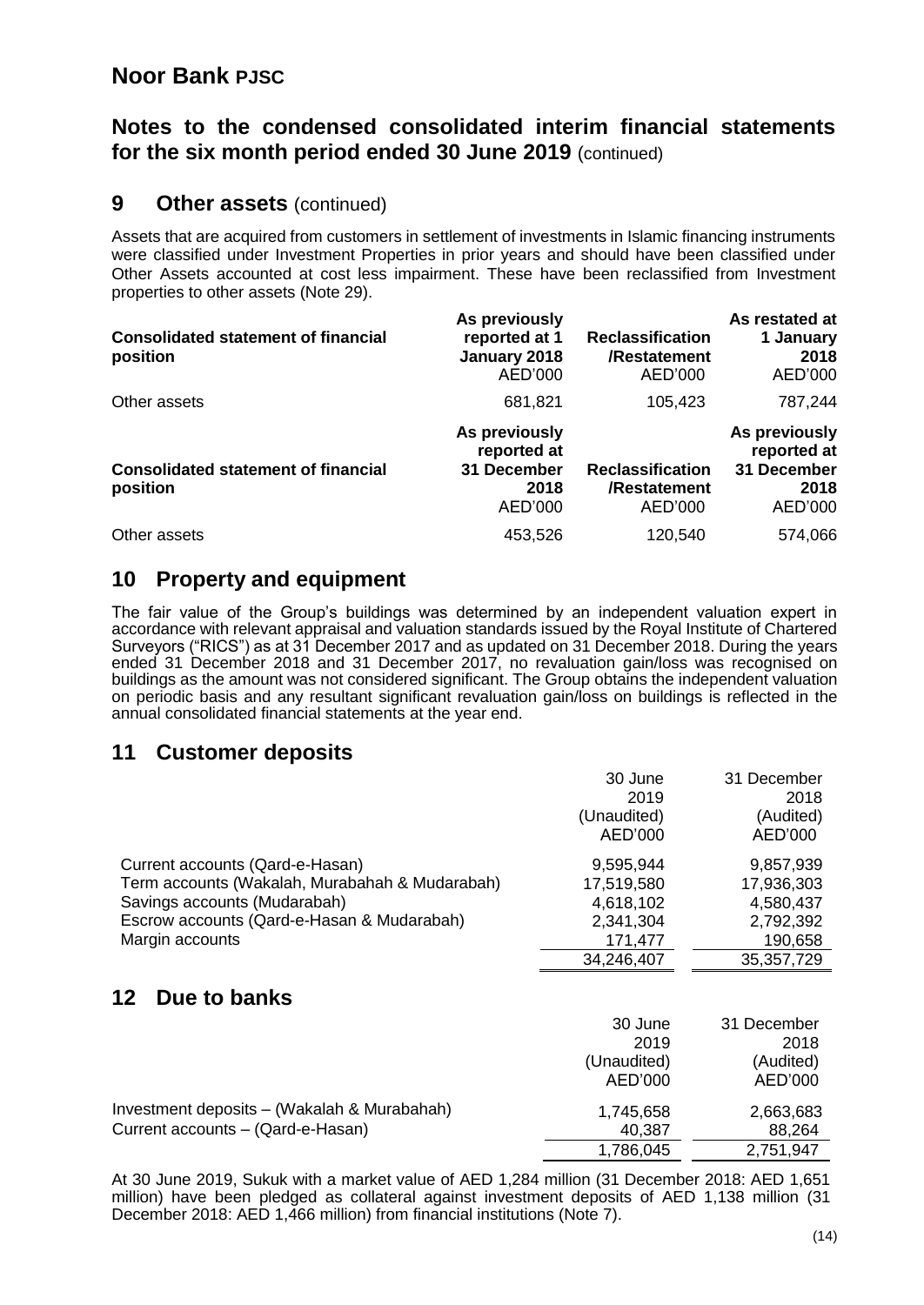#### **Notes to the condensed consolidated interim financial statements for the six month period ended 30 June 2019** (continued)

#### **13 Sukuk financing instruments**

In April 2015, the Bank through its Shari'a compliant financing arrangement, established a Trust Certificate Issuance Programme for USD 3 billion (the "Programme"). The terms of the Programme include notional allocation of certain identified assets (the "Co-owned Assets") to Noor Sukuk Company Limited, Cayman Islands (the "Issuer or SPE"), a special purpose entity formed for the issuance of the Sukuk. In substance, these co-owned assets shall continue to remain under the control of the Bank and shall continue to be serviced by the Bank.

The analysis of the Sukuk instruments issued by the Group under the Programme is as follows:

| <b>Issuer</b>                                             | <b>Expected</b><br>annual profit<br>rate | <b>Issuance</b><br>dated               | <b>Maturity</b><br>date                | 30 June<br>2019<br>(Unaudited)<br>AED'000 | 31 December<br>2018<br>(Audited)<br>AED'000 |
|-----------------------------------------------------------|------------------------------------------|----------------------------------------|----------------------------------------|-------------------------------------------|---------------------------------------------|
| Noor Sukuk Company Limited<br>Noor Sukuk Company Limited* | 2.788%<br>4.471%                         | <b>April 2015</b><br><b>April 2018</b> | <b>April 2020</b><br><b>April 2023</b> | 1,836,450<br>1,836,700                    | 1,836,450<br>1,836,700                      |
|                                                           |                                          |                                        |                                        | 3,673,150                                 | 3,673,150                                   |

These Sukuk were listed on NASDAQ Dubai on the date of issuance and are expected to pay the profit to the Sukuk holders semi-annually.

\*During the year ended 31 December 2018, the Bank had acquired a profit rate swap (hedging instrument) with a notional value of AED 1.8 billion to hedge the profit rate risk on the Sukuk issued in April 2018 (hedged item).The net fair value losses as at 31 December 2018 amounting to AED 18.1 million have been included in Other Liabilities under Islamic derivatives. The profit rate swap has been settled during the period ended 30 June 2019.

#### **14 Other liabilities**

|                                                       | 30 June     | 31 December |
|-------------------------------------------------------|-------------|-------------|
|                                                       | 2019        | 2018        |
|                                                       | (Unaudited) | (Audited)   |
|                                                       | AED'000     | AED'000     |
| Sundry customer balances (Note below)                 |             | 1,826,155   |
| Sundry disbursements payable                          | 46,578      | 183,353     |
| Managers cheques                                      | 112,256     | 199,839     |
| Accrued expenses                                      | 186,127     | 223,145     |
| Accrued depositors' share of profit                   | 248,639     | 208,627     |
| Impairment loss allowance for off-balance sheet items | 51,841      | 45,724      |
| Provision for employees' end of service benefits      | 48,034      | 41,310      |
| Sundry collection accounts                            | 15,961      | 17,035      |
| <b>Charity Disbursements</b>                          | 10,054      | 6,777       |
| Islamic derivatives                                   | 3,607       | 28,745      |
| Switch settlements payable, net                       | 10,004      | 6,186       |
| Due to related parties (Note 23)                      | 15,840      | 13,002      |
| Deferred income from Islamic financing                | 8,211       | 6,206       |
| Other payables                                        | 379,553     | 119,441     |
|                                                       | 1,136,705   | 2,925,545   |

At 31 December 2018, Sundry Customer Balance represented specific customer funds held in a nonprofit bearing suspense account. These funds have been released during the period ended 30 June 2019 at the instructions of the Central Bank of UAE.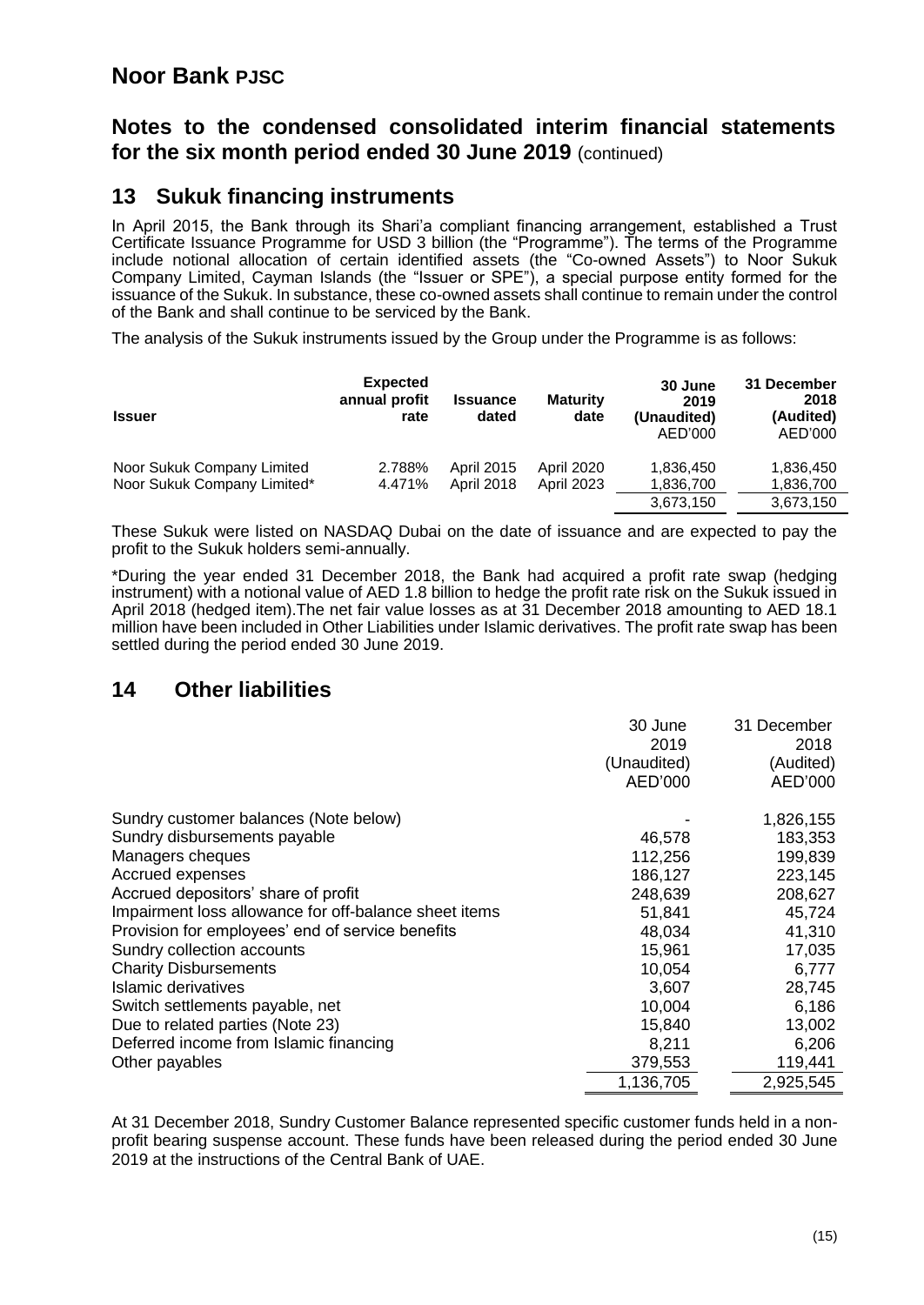#### **Notes to the condensed consolidated interim financial statements for the six month period ended 30 June 2019** (continued)

#### **15 Share capital**

|                                                                                                                   | 30 June<br>2019<br>(Unaudited)<br>AED'000 | 31 December<br>2018<br>(Audited)<br>AED'000 |
|-------------------------------------------------------------------------------------------------------------------|-------------------------------------------|---------------------------------------------|
| <b>Authorised share capital:</b><br>6,500 million shares (2018: 6,500 million shares) of AED<br>1 each            | 6,500,000                                 | 6,500,000                                   |
| Issued and fully paid up share capital:<br>3,574.9 million shares (2018: 3,574.9 million shares) of<br>AED 1 each | 3,574,895                                 | 3,574,895                                   |

### **16 Tier 1 Sukuk**

In May 2016, the Bank issued a Shari'a compliant Tier 1 Sukuk through an SPE, Noor Tier 1 Sukuk Limited, (the "Issuer") amounting to USD 500 million (AED 1,836.5 million) at a par value of USD 1,000 (AED 3,673) per Sukuk.

Tier 1 Sukuk is a perpetual security in respect of which there is no fixed redemption date and constitutes direct, unsecured, subordinated obligations (senior only to share capital) of the Bank subject to the terms and conditions of the Mudaraba Agreement. These Sukuk are expected to pay profit semi-annually based on 5 year mid-swap rate + 4.91% at the time of issuance on 1st June and 1st December of each year (the "profit payment date"). The expected profit rate will be reset to a new fixed rate on the basis of the then prevailing 5 year mid-swap rate + 4.91% on 1 June 2021 (the "first reset date") and every 5 years thereafter. These Sukuk are listed on NASDAQ Dubai and callable by the Bank on 1st June 2021 (the "first call date") or any profit payment date thereafter subject to certain redemption conditions. The net proceeds of Tier 1 are invested by the Bank in its general business activities on a co-mingling basis.

At the Issuer's sole discretion, it may elect not to make any Mudaraba profit distributions expected and the event is not considered an event of default. In such event, the Mudaraba profit will not be accumulated but forfeited to the Issuer. If the Issuer makes a non-payment election or a non-payment event occurs, then the Bank will not (a) declare or pay any distribution or dividend or make any other payment on, and will procure that no distribution or dividend or other payment is made on ordinary shares issued by the Bank, or (b) directly or indirectly redeem, purchase, cancel, reduce or otherwise acquire ordinary shares issued by the Bank.

## **17 Statutory reserve**

The UAE Federal Law No. (2) of 2015 and the Articles of the Bank, require that 10% of the net profit for the year should be transferred to a statutory reserve until such time as the balance in the reserve equals 50% of the issued share capital. Accordingly, an amount equal to 10% of the net profit for the year will be transferred to the statutory reserve at 31 December 2019 based on the results of the Bank for the year then ending. This reserve will not be available for distribution.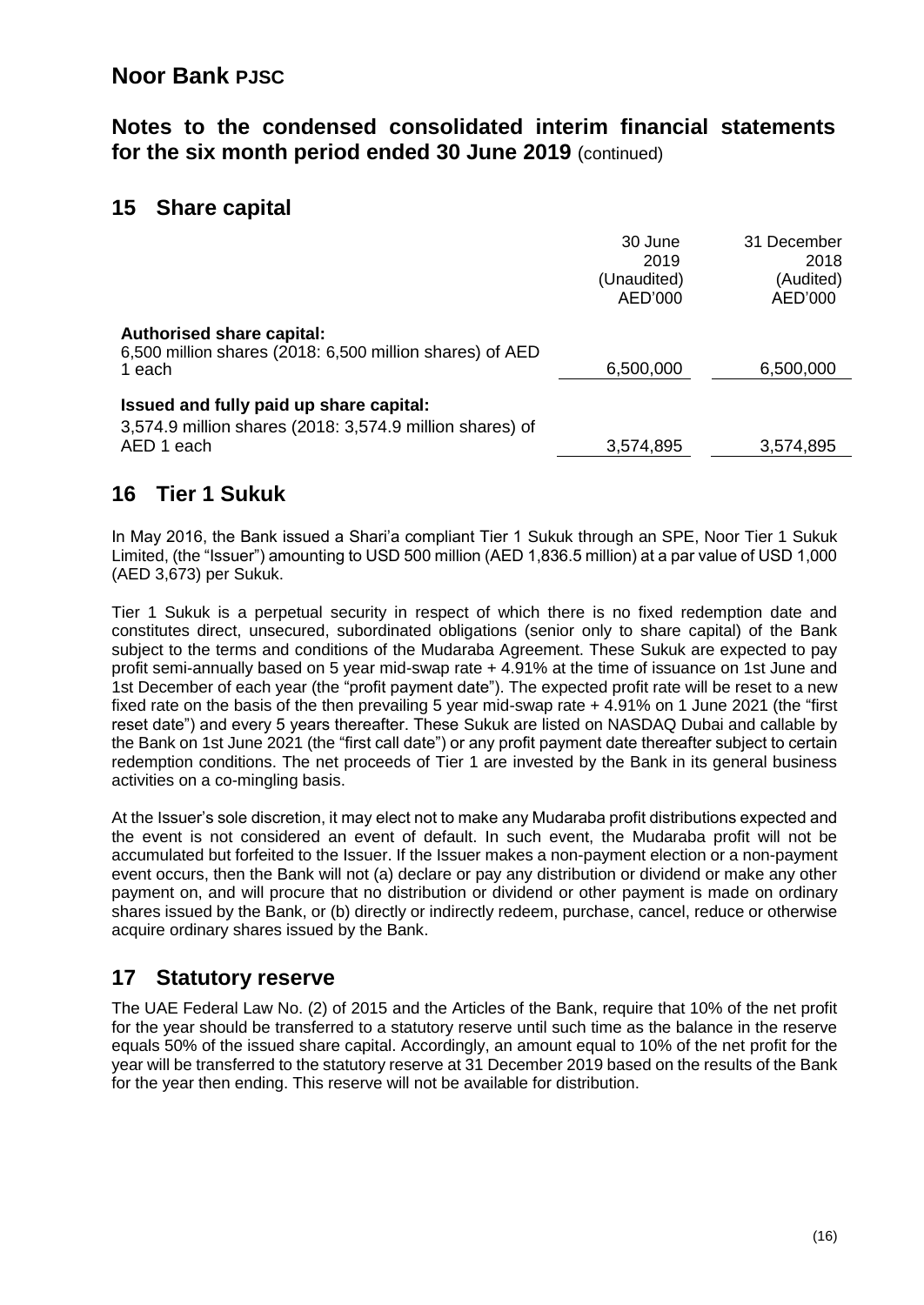#### **Notes to the condensed consolidated interim financial statements for the six month period ended 30 June 2019** (continued)

## **18 Income from Islamic financing and Sukuk**

|                                                                | Six month period ended |             |
|----------------------------------------------------------------|------------------------|-------------|
|                                                                | 30 June                |             |
|                                                                | 2019                   | 2018        |
|                                                                | (Unaudited)            | (Unaudited) |
|                                                                | AED'000                | AED'000     |
| Murabahah                                                      | 760,893                | 669,226     |
| ljarah                                                         | 170,045                | 139,167     |
| Wakalah                                                        | 12,741                 | 5,947       |
|                                                                | 943,679                | 814,340     |
| Profit income on Sukuk                                         | 129,364                | 92,812      |
| Profit income on Certificate of deposits with UAE Central Bank | 20,374                 | 5,814       |
| Total income from Islamic financing and sukuk                  | 1,093,417              | 912,966     |

## **19 Depositors' and Sukuk holders' share of profit**

|                                       | Six month period ended |             |  |
|---------------------------------------|------------------------|-------------|--|
|                                       | 30 June                |             |  |
|                                       | 2019                   | 2018        |  |
|                                       | (Unaudited)            | (Unaudited) |  |
|                                       | AED'000                | AED'000     |  |
| Term accounts                         | 342,302                | 211,517     |  |
| Saving & Escrow accounts              | 57,313                 | 32,564      |  |
| Sukuk holders' profit on sukuk issued | 58,833                 | 42,518      |  |
|                                       | 458,448                | 286,599     |  |

## **20 Fee and other income, net of charges**

|                                          |             | Six month period ended |  |
|------------------------------------------|-------------|------------------------|--|
|                                          | 30 June     |                        |  |
|                                          | 2019        | 2018                   |  |
|                                          | (Unaudited) | (Unaudited)            |  |
|                                          | AED'000     | AED'000                |  |
| Facility syndication and processing fees | 83,688      | 111,371                |  |
| Transactional & deposit related fees     | 111,584     | 110,185                |  |
| Net foreign exchange income              | 88,957      | 88,527                 |  |
| Trade services related fees              | 44,438      | 25,364                 |  |
| Fees from credit cards                   | 20,223      | 20,672                 |  |
| Other income                             | 48,052      | 3,128                  |  |
|                                          | 396,942     | 359,247                |  |

## **21 Gain on investments in Islamic financing and Sukuk**

|                                  |             | Six month period ended |  |
|----------------------------------|-------------|------------------------|--|
|                                  | 30 June     |                        |  |
|                                  | 2019        | 2018                   |  |
|                                  | (Unaudited) | (Unaudited)            |  |
|                                  | AED'000     | AED'000                |  |
| Sukuk - At FVTPL                 | 22,173      | (2,355)                |  |
| Islamic financing - At FVTPL     | 1.011       |                        |  |
| Sukuk - At FVOCI - realised gain | 5,631       | 5,690                  |  |
|                                  | 28,815      | 3,335                  |  |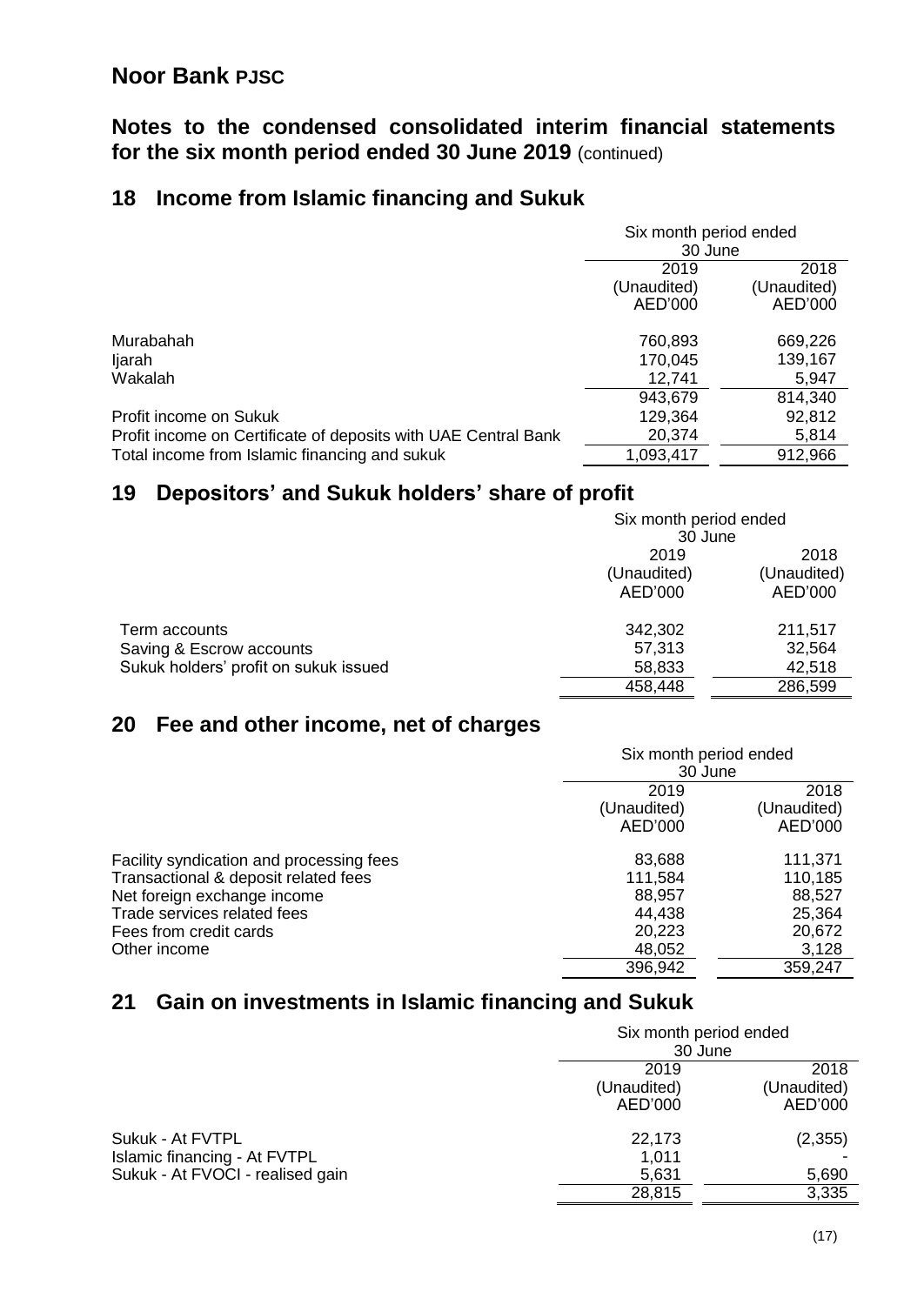**Notes to the condensed consolidated interim financial statements for the six month period ended 30 June 2019** (continued)

## **22 Impairment charge on financial assets, net**

|                                                                                                                       | Six month period ended |             |  |
|-----------------------------------------------------------------------------------------------------------------------|------------------------|-------------|--|
|                                                                                                                       | 30 June                |             |  |
|                                                                                                                       | 2019                   | 2018        |  |
|                                                                                                                       | (Unaudited)            | (Unaudited) |  |
| Impairment charge/(reversals) on financial assets, financing<br>commitments and financial guarantee contracts, net of |                        |             |  |
| reversals/recoveries:                                                                                                 | AED'000                | AED'000     |  |
| Due from banks                                                                                                        | (4,029)                | 2,336       |  |
| Investments in Islamic financing and equity funds                                                                     | 292,955                | 313,252     |  |
| Investments in Sukuk at amortised cost                                                                                | (756)                  | (129)       |  |
| <b>Investments in Sukuk at FVOCI</b>                                                                                  | (1,689)                | 3,239       |  |
| Financing commitments and financial guarantee contracts                                                               | 6,119                  | 2,414       |  |
|                                                                                                                       | 292,600                | 321,112     |  |

### **23 Related party balances and transactions**

The Group, in the normal course of business, enters into transactions with individuals and other business enterprises that fall within the definition of a related party as defined in IAS 24, 'Related party Disclosures' at commercial terms and profit rates. Other related parties include shareholders of the Bank and other entities controlled by the Board members of the Bank. Balances and transactions with related parties are as follows:

| As at 30 June 2019                      | <b>The</b><br>parent<br>AED'000 | <b>Directors</b><br>and key<br>management<br>personnel<br>AED'000 | <b>Associate</b><br>and other<br>related<br>parties<br>AED'000 | <b>Total</b><br>AED'000 |
|-----------------------------------------|---------------------------------|-------------------------------------------------------------------|----------------------------------------------------------------|-------------------------|
| <b>Related party balances:</b>          |                                 |                                                                   |                                                                |                         |
| <b>Assets:</b>                          |                                 |                                                                   |                                                                |                         |
| Investments in Islamic financing        |                                 |                                                                   |                                                                |                         |
| instruments                             |                                 | 122,380                                                           |                                                                | 122,380                 |
| <b>Investments in Sukuk</b>             |                                 |                                                                   | 350,457                                                        | 350,457                 |
| Due from related parties                | 11,376                          |                                                                   | 55,900                                                         | 67,276                  |
| Accrued income from Islamic financing   |                                 | 295                                                               |                                                                | 295                     |
| Equity investments in related companies |                                 |                                                                   | 26,530                                                         | 26,530                  |
| Investment in associate                 |                                 |                                                                   | 1,500                                                          | 1,500                   |
| Investment in Joint venture             |                                 |                                                                   | 22,131                                                         | 22,131                  |
| <b>Liabilities:</b>                     |                                 |                                                                   |                                                                |                         |
| Customer deposits                       | 12,083                          | 178,523                                                           | 793,697                                                        | 984,303                 |
| Due to related parties                  |                                 |                                                                   | 15,840                                                         | 15,840                  |
| Accrued depositors' share of profit     |                                 | 1,839                                                             | 7,215                                                          | 9,054                   |
| <b>Off-balance sheet:</b>               |                                 |                                                                   |                                                                |                         |
| Contingent liabilities                  |                                 | 10,618                                                            | 2,178                                                          | 12,796                  |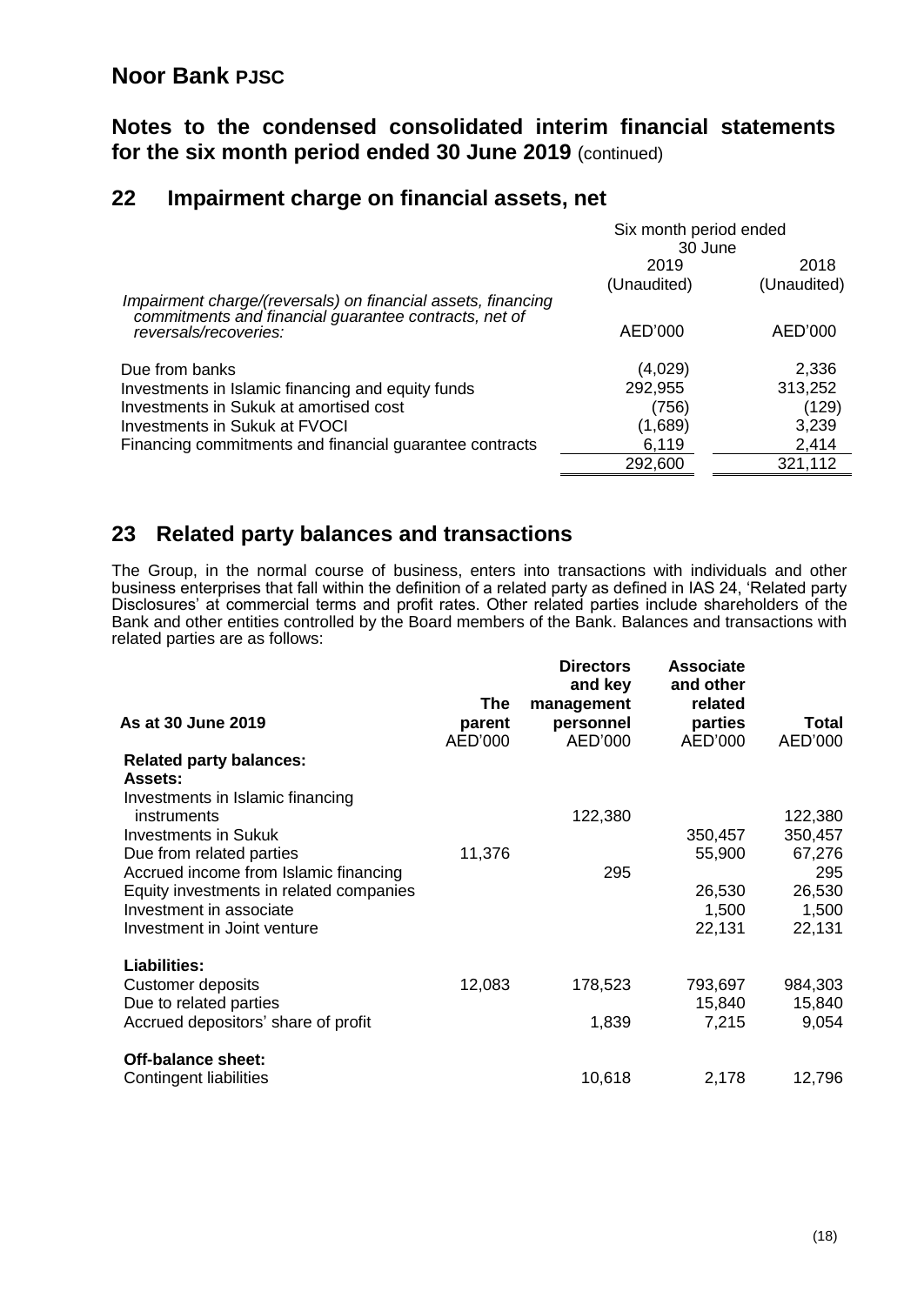## **Notes to the condensed consolidated interim financial statements for the six month period ended 30 June 2019** (continued)

# **23 Related party balances and transactions** (continued)

| Period ended 30 June 2019                                                                                                                                                                                                                                                                 | <b>The</b><br>parent<br>AED'000 | Directors and<br>key<br>management<br>personnel<br>AED'000        | <b>Associate</b><br>and other<br>related<br>parties<br>AED'000 | <b>Total</b><br>AED'000                                           |
|-------------------------------------------------------------------------------------------------------------------------------------------------------------------------------------------------------------------------------------------------------------------------------------------|---------------------------------|-------------------------------------------------------------------|----------------------------------------------------------------|-------------------------------------------------------------------|
| <b>Related party transactions:</b><br>Income from Islamic financing and Sukuk<br>Depositors' share of profit<br>Fee and other income<br>Remuneration                                                                                                                                      |                                 | 2,936<br>2,261<br>24<br>20,065                                    | 7,271<br>11,392<br>33,806                                      | 10,207<br>13,653<br>33,830<br>20,065                              |
| As at 31 December 2018<br><b>Related party balances:</b>                                                                                                                                                                                                                                  | <b>The</b><br>parent<br>AED'000 | <b>Directors</b><br>and key<br>management<br>personnel<br>AED'000 | <b>Associate</b><br>and other<br>related<br>parties<br>AED'000 | <b>Total</b><br>AED'000                                           |
| <b>Assets:</b><br>Investments in Islamic financing<br>instruments<br><b>Investments in Sukuk</b><br>Due from related parties<br>Accrued income from Islamic financing<br>instruments<br>Equity investments in related companies<br>Investment in associate<br>Investment in Joint venture | 7,720                           | 87,116<br>1,049                                                   | 341,207<br>47,987<br>26,530<br>1,500<br>25,005                 | 87,116<br>341,207<br>55,707<br>1,049<br>26,530<br>1,500<br>25,005 |
| <b>Liabilities:</b><br><b>Customer deposits</b><br>Due to related parties<br>Accrued depositors' share of profit                                                                                                                                                                          | 20,093                          | 162,328<br>2,884                                                  | 697,016<br>13,002<br>3,306                                     | 879,437<br>13,002<br>6,190                                        |
| Off-balance sheet:<br>Contingent liabilities                                                                                                                                                                                                                                              | <b>The</b>                      | 46,329<br><b>Directors</b><br>and key<br>management               | 1,443<br><b>Associate</b><br>and other<br>related              | 47,772                                                            |
| Period ended 30 June 2018                                                                                                                                                                                                                                                                 | parent<br>AED'000               | personnel<br>AED'000                                              | parties<br>AED'000                                             | <b>Total</b><br>AED'000                                           |
| <b>Related party transactions:</b><br>Income from Islamic financing<br>Depositors' share of profit<br>Fee and other income                                                                                                                                                                |                                 | 995<br>1,414<br>391                                               | 6,938<br>6,731<br>35,327                                       | 7,933<br>8,145<br>35,718                                          |

Remuneration - 19,197 - 19,197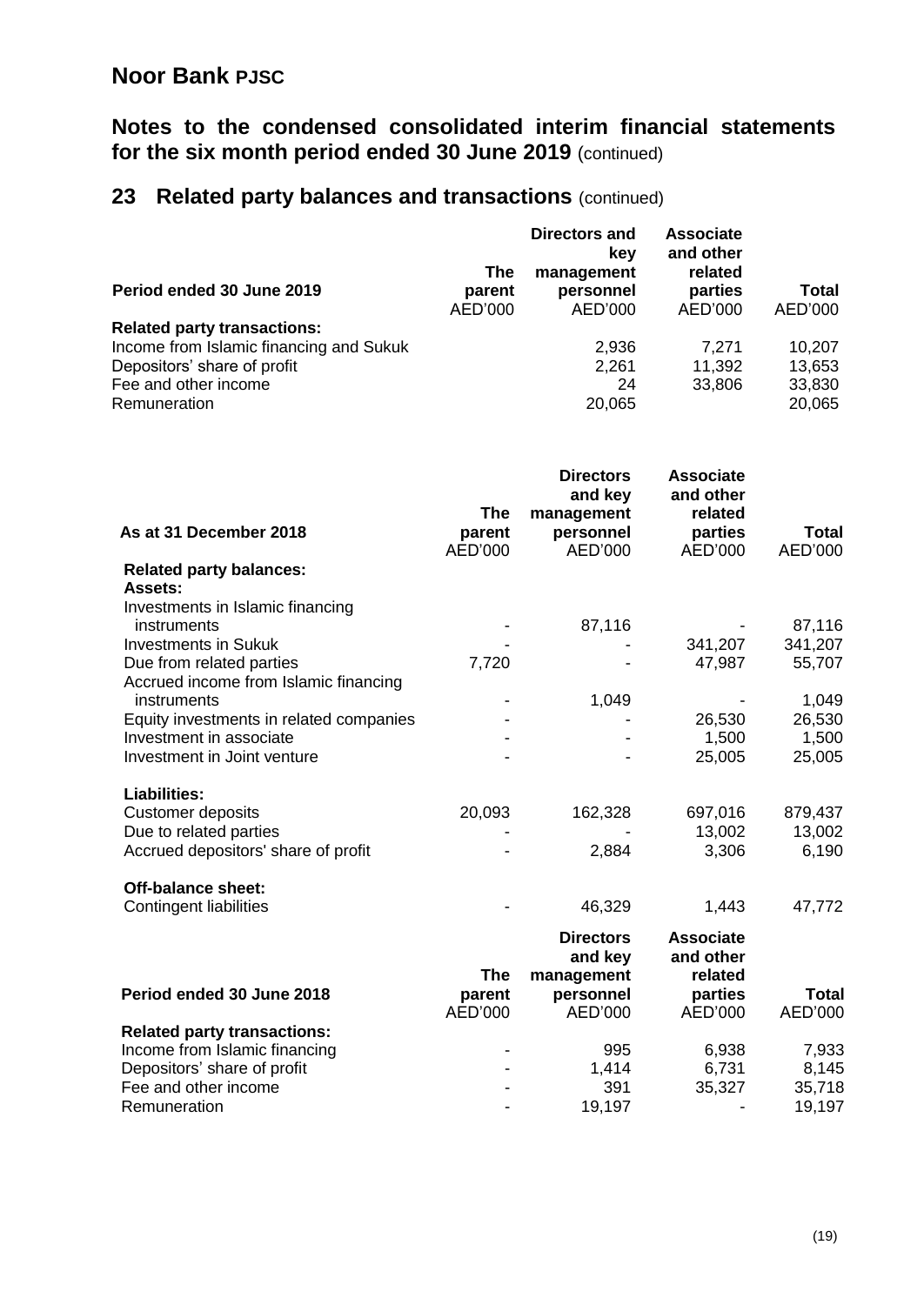#### **Notes to the condensed consolidated interim financial statements for the six month period ended 30 June 2019** (continued)

#### **24 Contingencies and commitments**

*(a) Contingent liabilities*

|                                          | 30 June     | 31 December |
|------------------------------------------|-------------|-------------|
|                                          | 2019        | 2018        |
|                                          | (Unaudited) | (Audited)   |
|                                          | AED'000     | AED'000     |
| Letters of credit                        | 610,099     | 1,077,573   |
| Guarantees                               | 3,859,866   | 2,945,775   |
| Undrawn credit commitments - Revocable   | 7,043,008   | 7,103,443   |
| Undrawn credit commitments - Irrevocable | 2,664,855   | 2,270,976   |
|                                          | 14,177,828  | 13,397,767  |

Guarantees and standby letters of credit, which represent irrevocable assurances that the Group will make payments in the event that a customer cannot meet his obligations to third parties, carry the same credit risk as financings. Documentary and commercial letters of credit, which are written undertakings by the Group on behalf of a customer authorising third party to draw drafts on the Group up to a stipulated amount under specific terms and conditions, are collateralized by the underlying shipments of goods to which they relate and therefore have significantly less risk. Cash requirements under guarantees and standby letters of credit are considerably less than the amount of the commitment because the Group does not generally expect the third party to draw funds under the agreement.

Undrawn credit commitments represent unused portions of authorisations to extend credit in the form of financing, guarantees or letters of credit. With respect to credit risk on commitments to extend credit, the Group is potentially exposed to loss for an amount equal to the total unused commitments. However, the likely amount of loss, though not easy to quantify, is considerably less than the total unused commitments since most commitments to extend credit are contingent upon customers' maintaining specific credit standards. While there is some credit risk associated with the remainder of commitments, the risk is viewed as modest, since it results from the possibility of unused portions of finance authorisations being drawn by the customer and, second, from these drawings subsequently not being paid as due. The Group monitors the term to maturity of the credit commitments because longer term commitments generally have a greater degree of credit risk than the shorter term commitments. The total outstanding contractual amount of the commitments to extend credit does not necessarily represent future cash requirements, since many of these commitments will expire or terminate without being funded.

*(b) Capital commitments*

At 30 June 2019, the Group has capital commitments of AED 8.8 million (31 December 2018: AED 18.7 million) mainly relating to purchase of furniture, fixtures, computer equipment and development/up-grading of software.

## **25 Fair value hierarchy**

IFRS 13 specifies a hierarchy of valuation techniques based on whether the inputs to those valuation techniques are observable or unobservable. Observable inputs reflect market data obtained from independent sources; unobservable inputs reflect the Group's market assumptions. These two types of inputs have created the following fair value hierarchy: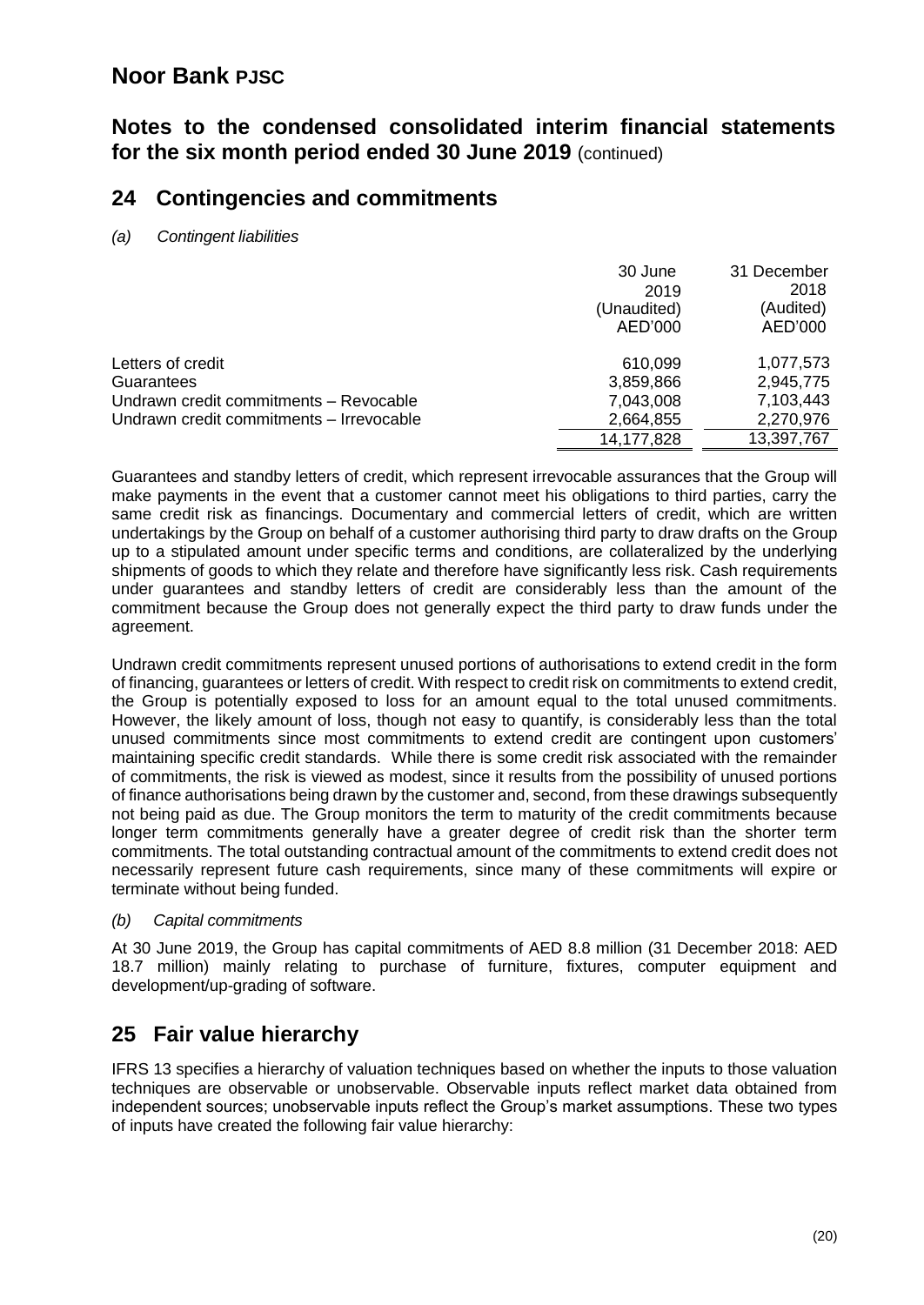#### **Notes to the condensed consolidated interim financial statements for the six month period ended 30 June 2019** (continued)

#### **25 Fair value hierarchy** (continued)

- Level 1 Quoted prices (unadjusted) in an active market for identical financial instruments.
- Level 2 Valuation techniques based on observable inputs, either directly (i.e. as prices) or indirectly (i.e. derived from prices). This category includes instruments valued using: quoted market prices in active markets for similar instruments; quoted prices for identical or similar instruments in markets that are considered less than active; or other valuation techniques where all significant inputs are directly or indirectly observable from market data.
- Level 3 Valuation techniques using significant unobservable inputs. This category includes all instruments where the valuation technique includes inputs not based on observable data and the unobservable inputs have a significant effect on the instrument's valuation. This category includes instruments that are valued based on quoted prices for similar instruments where significant unobservable adjustments or assumptions are required to reflect differences between the instruments.

Fair values of financial assets and financial liabilities that are traded in active markets are based on quoted market prices or dealer price quotations. For all other financial instruments the Group determines fair values using valuation techniques.

The financial instruments and non-financial assets measured at fair value as per the hierarchy are disclosed in the table below:

|                                            | Level 1   | Level <sub>2</sub> | Level 3  |
|--------------------------------------------|-----------|--------------------|----------|
|                                            | AED '000  | AED '000           | AED '000 |
| As at 30 June 2019                         |           |                    |          |
| Financial assets at fair value             |           |                    |          |
| <b>Investments in Sukuk</b>                |           |                    |          |
| - Classified at FVOCI                      | 2,895,841 |                    |          |
| - Classified as FVTPL                      | 391,433   |                    |          |
| Investments in Islamic financing           |           |                    |          |
| instruments - At FVTPL                     |           | 23,346             | 255,244  |
| Equity investments in related companies    |           |                    | 26,530   |
| Investments in equity funds                |           |                    | 492,000  |
| Fair value of Islamic derivatives          |           | 10,884             |          |
|                                            | 3,287,274 | 34,230             | 773,774  |
| <b>Financial liabilities at fair value</b> |           |                    |          |
| Fair value of Islamic derivatives          |           | 3,607              |          |
| As at 31 December 2018                     |           |                    |          |
| <b>Financial assets at fair value</b>      |           |                    |          |
| <b>Investments in Sukuk</b>                |           |                    |          |
| - Classified at FVOCI                      | 4,390,568 |                    |          |
| - Classified as FVTPL                      | 764,727   |                    |          |
| Investment in Islamic financing            |           |                    |          |
| instruments - At FVTPL                     |           | 23,346             | 254,233  |
| Equity investments in related companies    |           |                    | 26,530   |
| Fair value of Islamic derivatives          |           | 11,135             |          |
|                                            | 5,155,295 | 34,481             | 280,763  |
| <b>Financial liabilities at fair value</b> |           |                    |          |
| Fair value of Islamic derivatives          |           | 28,745             |          |
| Fair value on Sukuk financing instrument   |           | 1,854,778          |          |
|                                            |           | 1,883,523          |          |

At 30 June 2019 and 31 December 2018, the carrying value of the Group's financial assets and liabilities measured at amortised cost approximate their fair values.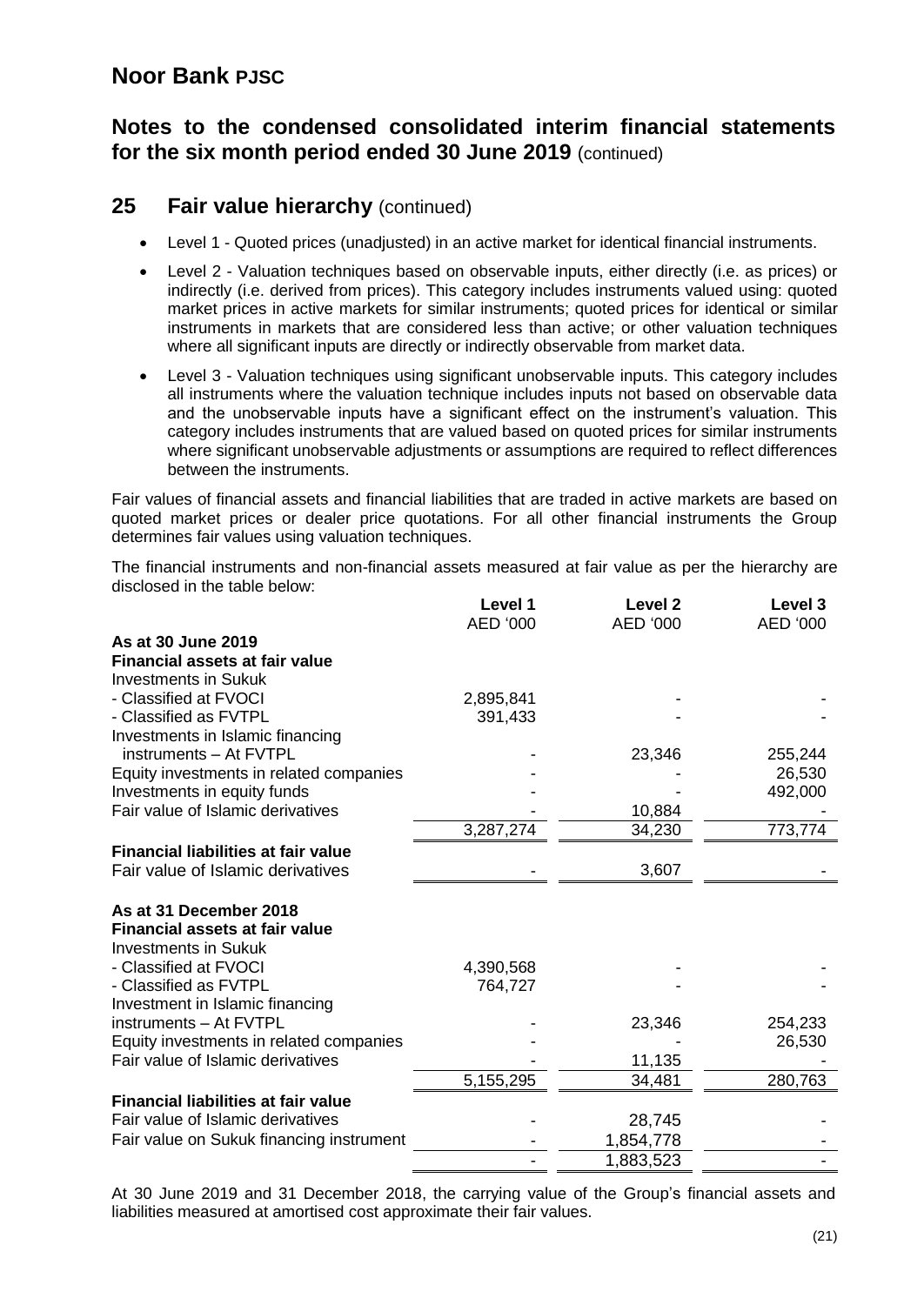#### **Notes to the condensed consolidated interim financial statements for the six month period ended 30 June 2019** (continued)

#### **25 Fair value hierarchy** (continued)

Movement of financing instruments at FVTPL based on the Level 3 hierarchy are as follows:

|                                             | 2019        | 2018      |
|---------------------------------------------|-------------|-----------|
|                                             | (Unaudited) | (Audited) |
|                                             | AED'000     | AED'000   |
| At 1 January                                | 280,763     | 26,530    |
| Purchases during the period/year            | 492,000     | 226,817   |
| Disposal during the period/year             |             | (25, 694) |
| Change in fair value during the period/year | 1.011       | 53,110    |
| At 30 June/31 December                      | 773,774     | 280,763   |

The different levels for fair values of non-financial assets have been defined as follows:

- Quoted prices (unadjusted) in active markets for identical assets or liabilities (Level 1).
- Inputs other than quoted prices included within Level 1 that are observable for the asset or liability, either directly (that is, as prices) or indirectly (that is, derived from prices). For investment properties and buildings, the fair values have been derived using the sales comparison approach. Sales prices of comparable properties in close proximity are adjusted for differences in key attributes such as property size. The most significant input into this valuation approach is price per square foot. (Level 2).
- Inputs for the asset or liability that are not based on observable market data (that is, unobservable inputs) (Level 3).

At 30 June 2019 and 31 December 2018, the difference between the carrying value and the fair value of the Group's properties, other assets and liabilities measured at amortized cost is not material.

#### **26 Financial risk management**

The Group's financial risk management objectives and policies are consistent with those disclosed in the consolidated financial statements as at and for the year ended 31 December 2018.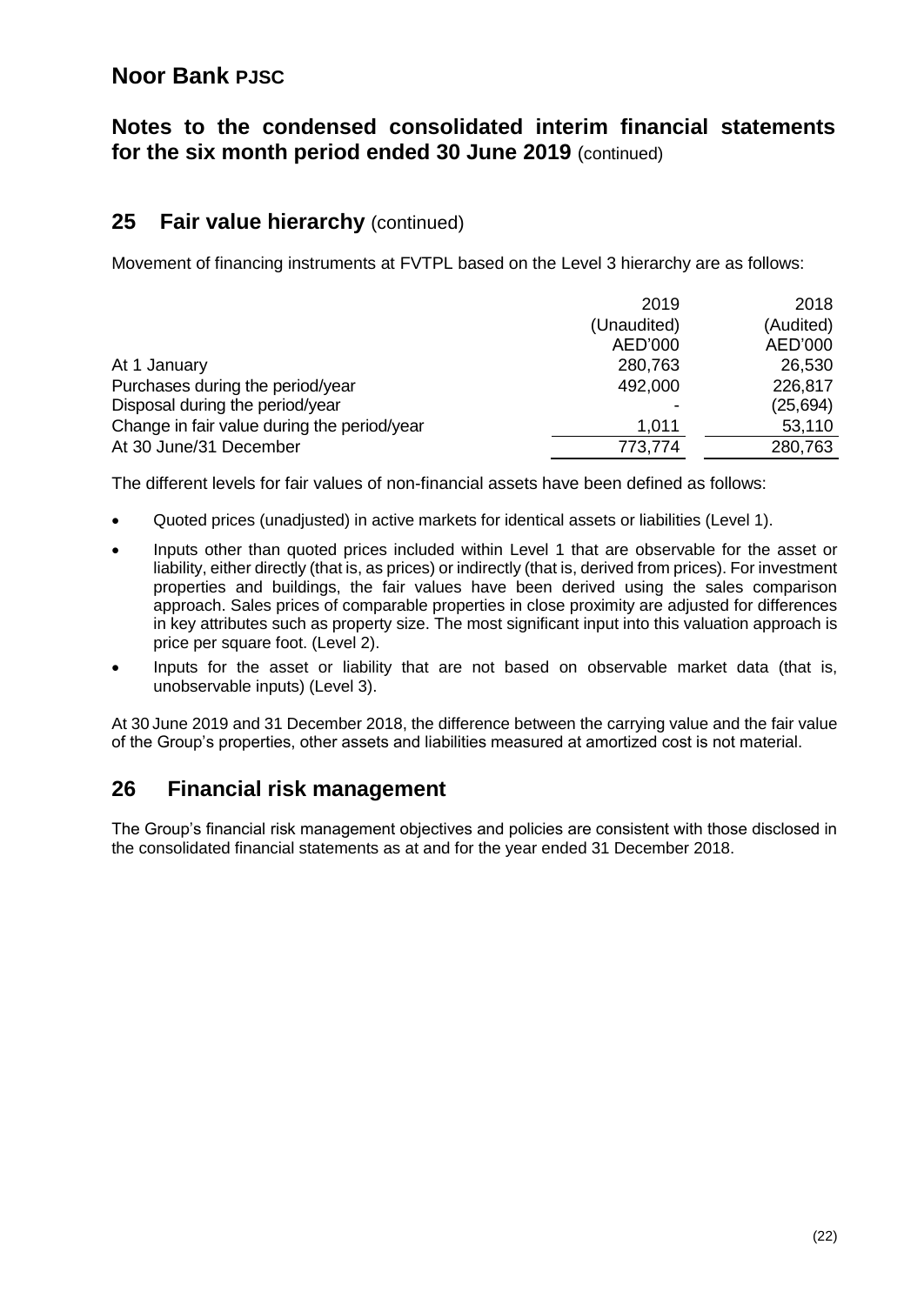**Notes to the condensed consolidated interim financial statements for the six month period ended 30 June 2019** (continued)

#### **27 Capital management and capital adequacy as per Basel III requirement**

The Group manages its capital considering both regulatory and economic capital. The Group calculates its risk asset ratio in accordance with requirements and guidelines established by the UAE Central Bank prescribing the ratio of total capital to total risk-weighted assets. This is in line with the assessment and reporting of capital adequacy ratio in accordance with the Basel III Accord.

The following are the minimum requirements:

|                             | 2019     | 2018    |
|-----------------------------|----------|---------|
| Common equity tier 1 ratio* | $9.50\%$ | 8.875%  |
| Tier 1 capital ratio*       | 11.00%   | 10.375% |
| Capital adequacy ratio*     | 13.00%   | 12.375% |

\* Including capital conservation buffer requirement of 2.5% (2018: 1.875%)

|                                        | 30 June             | 31 December        |
|----------------------------------------|---------------------|--------------------|
|                                        | 2019<br>(Unaudited) | 2018*<br>(Audited) |
|                                        | AED'000             | AED'000            |
| <b>CET 1 Capital</b>                   |                     |                    |
| Share capital                          | 3,574,895           | 3,574,895          |
| <b>Statutory reserve</b>               | 346,914             | 346,914            |
| Retained earnings                      | 606,683             | 252,250            |
| Fair value reserve on Sukuk at FVOCI   | 70,408              | (40,096)           |
|                                        | 4,598,900           | 4,133,963          |
| <b>Additional Tier 1 (AT1) Capital</b> |                     |                    |
| Tier 1 sukuk                           | 1,836,500           | 1,836,500          |
| <b>Total Tier 1 Capital</b>            | 6,435,400           | 5,970,463          |
|                                        |                     |                    |
| <b>Tier 2 Capital</b>                  |                     |                    |
| General provision                      | 445,955             | 447,372            |
|                                        |                     |                    |
| <b>Total Tier 2 Capital</b>            | 445,955             | 447,372            |
| <b>Total regulatory capital</b>        | 6,881,355           | 6,417,835          |
|                                        |                     |                    |
| <b>Risk weighted assets</b>            |                     |                    |
| Credit risk                            | 35,676,382          | 35,789,772         |
| Market risk                            | 846,218             | 533,052            |
| Operational risk                       | 3,388,757           | 3,388,757          |
| <b>Risk weighted assets</b>            | 39,911,357          | 39,711,581         |
|                                        |                     |                    |
| Common equity tier 1 ratio             | 11.52%              | 10.41%             |
| Tier 1 capital ratio                   | 16.12%              | 15.03%             |
| Capital adequacy ratio                 | 17.24%              | 16.16%             |
|                                        |                     |                    |

**\*** Restated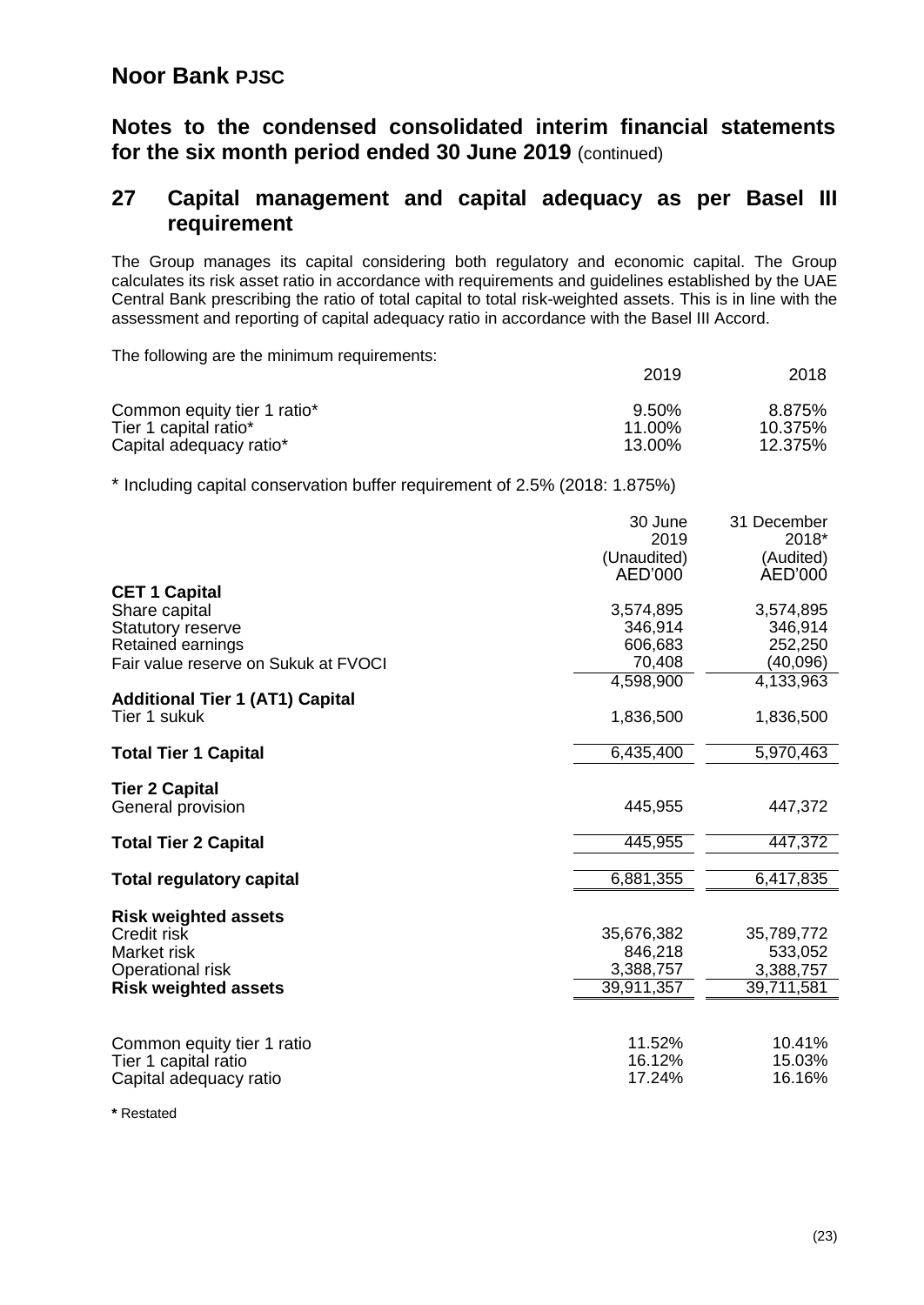#### **Notes to the condensed consolidated interim financial statements for the six month period ended 30 June 2019** (continued)

### **28 Segmental reporting**

Reportable segments are identified on the basis of internal reports about the components of the Group that are regularly reviewed by the Group's chief operating decision makers in order to allocate resources to the segment and assess its performance. The Group's reportable segments are organized into three major segments as follows:

- Wholesale Banking Principally handling financing/ trade facilities and deposit related services for medium and large sized corporate and institutional customers, treasury services and liquidity management
- Retail Banking Principally serves individuals, high net worth customers and small sized businesses.
- Others Others comprise of Central activities and Head office functions.

The accounting policies of the reportable segments are the same as the Group's accounting policies. Segment operating income represents the profit earned by each segment without allocation of expenses and impairment charge on Islamic financing instruments.

| Six month period ended<br>30 June 2019 (Unaudited)                                 | Wholesale<br><b>Banking</b><br>AED'000 | <b>Retail</b><br>banking<br>AED'000 | <b>Others</b><br>AED'000 | Total<br>AED'000      |
|------------------------------------------------------------------------------------|----------------------------------------|-------------------------------------|--------------------------|-----------------------|
| Net income from Islamic financing and<br>sukuk<br>Fee and other income and gain on | 325,305                                | 233,955                             | 75,709                   | 634,969               |
| investments in Islamic financing and<br>Sukuk                                      | 216,166                                | 191,514                             | 18,077                   | 425,757               |
| Total income                                                                       | 541,471                                | 425,469                             | 93,786                   | 1,060,726             |
| Total expenses<br>Operating profit before impairment<br>charge on financial assets |                                        |                                     |                          | (355, 345)<br>705,381 |
| Impairment charge on financial assets,<br>net<br>Share of loss from joint venture  |                                        |                                     |                          | (292, 600)<br>(2,874) |
| Profit for the period                                                              |                                        |                                     |                          | 409,907               |
| As at 30 June 2019 (Unaudited)<br>Segment assets                                   | 35,036,288                             | 11,129,635                          | 1,150,706                | 47,316,629            |
| Segment liabilities                                                                | 26,416,615                             | 14,425,692                          |                          | 40,842,307            |